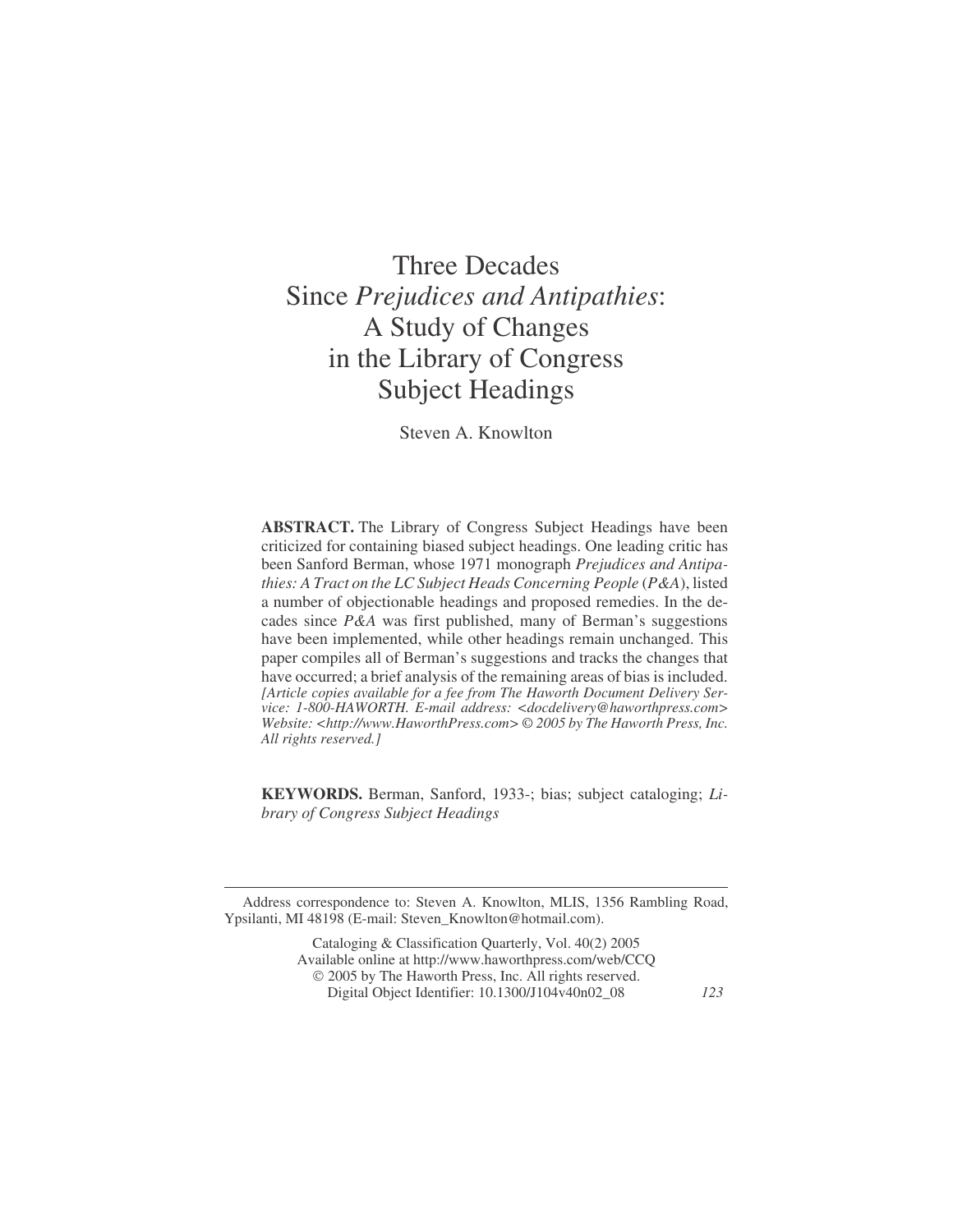#### *THE PROBLEM OF BIASED HEADINGS IN* **LCSH**

Since its first publication in 1909 as *Subject Headings Used in the Dictionary Catalogues of the Library of Congress* (Stone 2000), the *Library of Congress Subject Headings* (*LCSH*) have come under scrutiny by librarians. Critics have questioned the choice of terms, the syndetic structure, and the inconsistency with which subject headings are formulated.

However, none of these objections have prevented the widespread acceptance of *LCSH* as the primary thesaurus for controlled vocabulary searching in libraries. Its dominance within libraries in the United States, coupled with the export of OPAC technology from American companies to libraries around the world, has led to the adoption of *LCSH* in libraries around the world (Olson 2002).

With the increasing use of *LCSH* worldwide, librarians continue to raise questions about a topic that first appeared in professional literature in the late 1960s: bias in subject headings. Critics contend that certain subject headings, particularly those that are used to identify groups of people, perpetuate "the exclusionary cultural supremacy of the mainstream patriarchal, Euro-settler culture" (Olson 2000). In a word, many subject headings exhibit "bias": that is, they use language that shows a prejudice in favor of particular points of view, and against others.

The roots of this bias lie in the operating principles of the *LCSH*. In 1951, David J. Haykin, chief of the Library of Congress' Subject Cataloging Division, laid them out in his *Subject Headings: A Practical Guide*: "[T]he heading . . . should be that which the reader will seek in the catalog, if we know or can presume what the reader will look under" (Haykin 1951). In other words, the subject headings assigned to works in the catalog should be what a particular type of library patron would be most likely to search under–regardless of the notion of universal bibliographic control, to which the LC is also committed (Miksa 1983).

Whatever the merits of this principle in theory, critics find it troublesome in practice. The crux of their objections lies in the identity of the "average" reader:

The reader has been identified as American/Western European, Christian, white, heterosexual, and male. The identification is not surprising since it reflects the point of view that has been dominant for so long in our society. But that point of view does not accurately reflect the world we live in. Non-American/Western Europeans, non-Christians, non-whites, non-heterosexuals, and non-males ex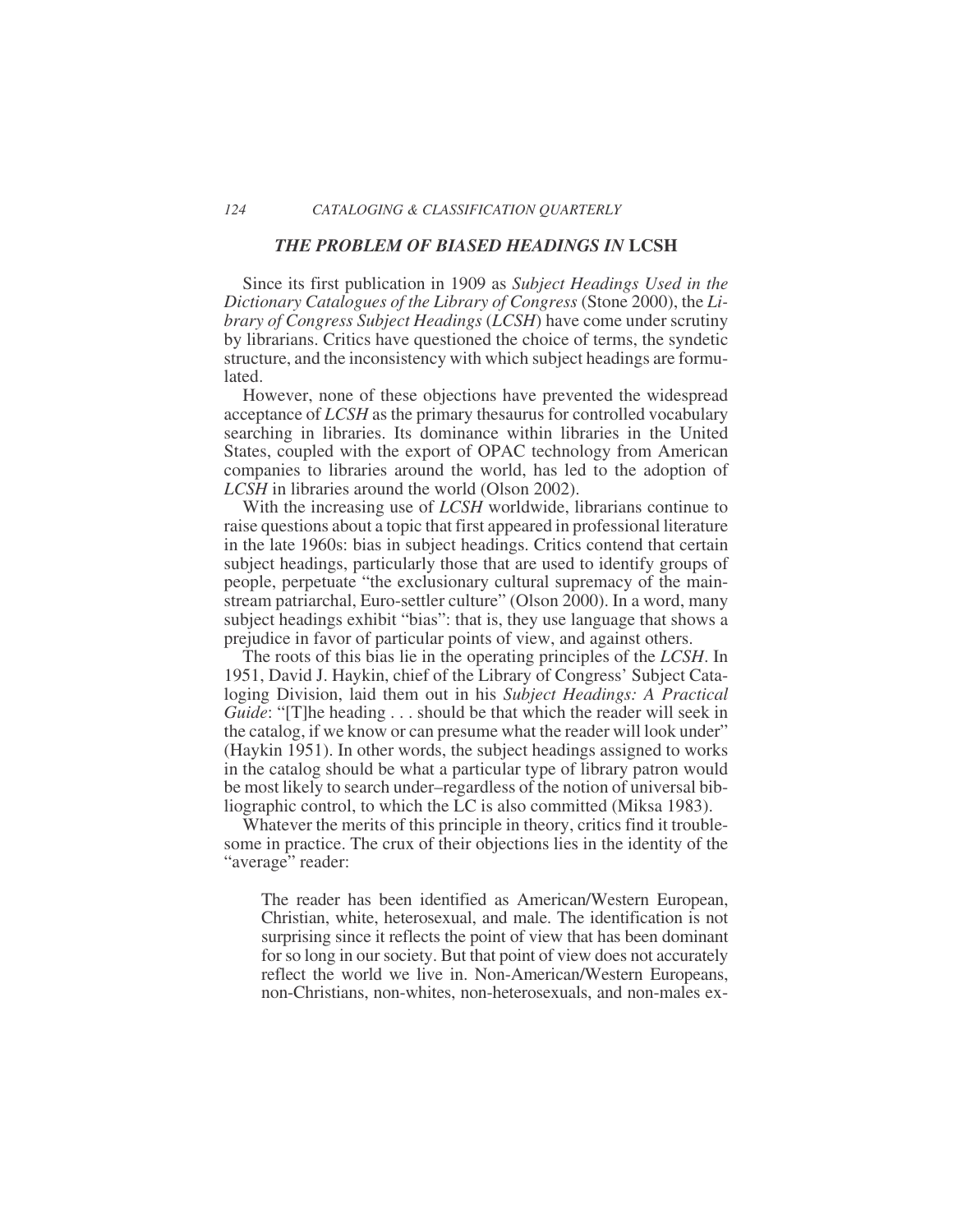ist in numbers and have always existed in numbers. . . . Ideally the 'nons' should not have had to become a force before bias was identified and corrected in the *LCSH*. But then, ideally, there should be no such concept as "nons." (Marshall 1977)

By utilizing the language and perspective of a particular group of readers, rather than seeking a more neutral set of terms, *LCSH* can make materials hard to find for other users, stigmatize certain groups of people with inaccurate or demeaning labels, and create the impression that certain points of view are normal and others unusual. As *LCSH* has spread across the globe, objections to this bias have been stated from librarians as far afield as Great Britain (Trickey 2003) and Australia (Moorcroft 1992).

The movement to correct biased headings has resulted in a large number of changes; in 1980, the Library of Congress convened a Racism and Sexism in Subject Analysis Subcommittee, which reported a number of recommendations (Beall 1980). The advent of a computerized catalog in 1986 made the process of changing headings much simpler, and the pace at which biased headings were changed quickened. However, many librarians contend that biased headings persist in *LCSH*; this paper seeks to identify how far the *LCSH* has come in correcting bias, and what types of bias remain within the subject headings.

## *SANFORD BERMAN'S* **PREJUDICES & ANTIPATHIES**

Among the many librarians who have called attention to bias in subject headings, Sanford Berman (former Head Cataloger of the Hennepin County Library in Minnetonka, Minnesota) has been recognized as "[t]he pioneer and leading proponent of the need to update LC terminology and remove terms with pejorative connotations to racial, ethnic or religious groups" (Shubert 1992). In 1971, Berman published *Prejudices and Antipathies: A Tract on the LC Subject Heads Concerning People* (*P&A*). His work addressed what he perceived as "foolish and wrong-headed aspects of [Western] bias" (Berman 1971) within the *Library of Congress Subject Headings*. Berman's intent was to call into question certain subject headings in *LCSH*–and propose alterations, additions, and deletions of headings and cross-references to more accurately reflect the language used in addressing these topics, to rectify errors of bias, and to better guide librarians and readers to material of interest.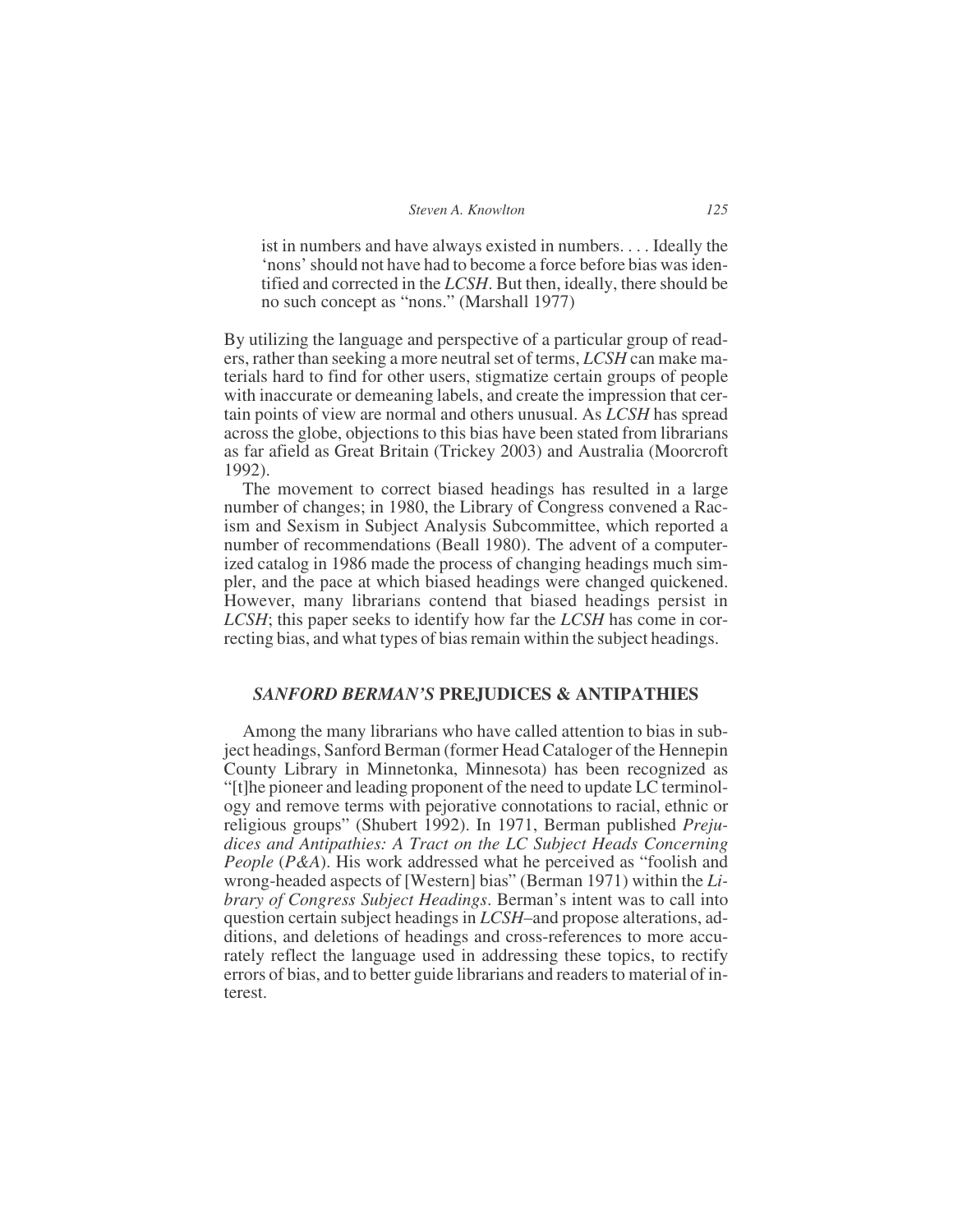*P&A* was received with mixed reviews in the library press. Some reviewers hailed it as a "scholarly, fascinating, upsetting analysis of bias" (Musser 1972) and "a substantial contribution to the understanding of these problems, and ...a good precedent for the criticism of LC subject headings which I hope will be followed by more such undertakings" (Son 1972). Others, however, expressed reservations about the proposed changes, on the grounds that "the subject catalog is only an auxiliary tool to the much more sophisticated subject bibliographies" (Nitecki 1972), or that the biased language of the headings merely reflects biased literature being cataloged. In those days of card catalogs, many librarians resisted changing headings because of the time- and labor-intensive process involved (Greenblatt 1990). A number of writers objected to the strong language Berman used, calling him "emotional, bitter and misplaced when he attaches to a technical cataloging question some sinister political significance" (Lubetzky 1972).

In the three decades since the publication of *P&A*, much discussion of Berman's arguments (and similar proposals by other librarians) has occurred, and many changes have been made to *LCSH*. Berman's suggestions have not achieved universal acceptance, but it cannot be denied that his assertions of bias in *LCSH* were part of a trend within the cataloging profession toward scrutiny about the assignment of subject headings for people.

## *CHANGES TO* **LCSH** *SINCE THE PUBLICATION OF* **P & A**

As a way to examine in which ways that scrutiny has changed *LCSH*, this paper compiles a table of the proposed changes described in *P&A*, followed by the current status of the headings in question. The data will show how many of Berman's proposed changes have been implemented (Berman himself estimates that no more than half of his suggestions have been adopted) (Berman 2003) and which areas of bias are still prevalent in *LCSH*.

Research for this paper proceeded in two phases. First, the current *LCSH* (as of July 2003) were searched (via OCLC Connexion) for the headings Berman listed as objectionable, and any changes that have occurred were noted; cross-references were searched using the printed version of the 26th edition of *LCSH*. Second, the volumes of *Cataloging Service Bulletin* published since 1971 were skimmed to locate the date that changes were made. Not all changes (particularly in cross-references) were published in *Cataloging Service Bulletin*, and some that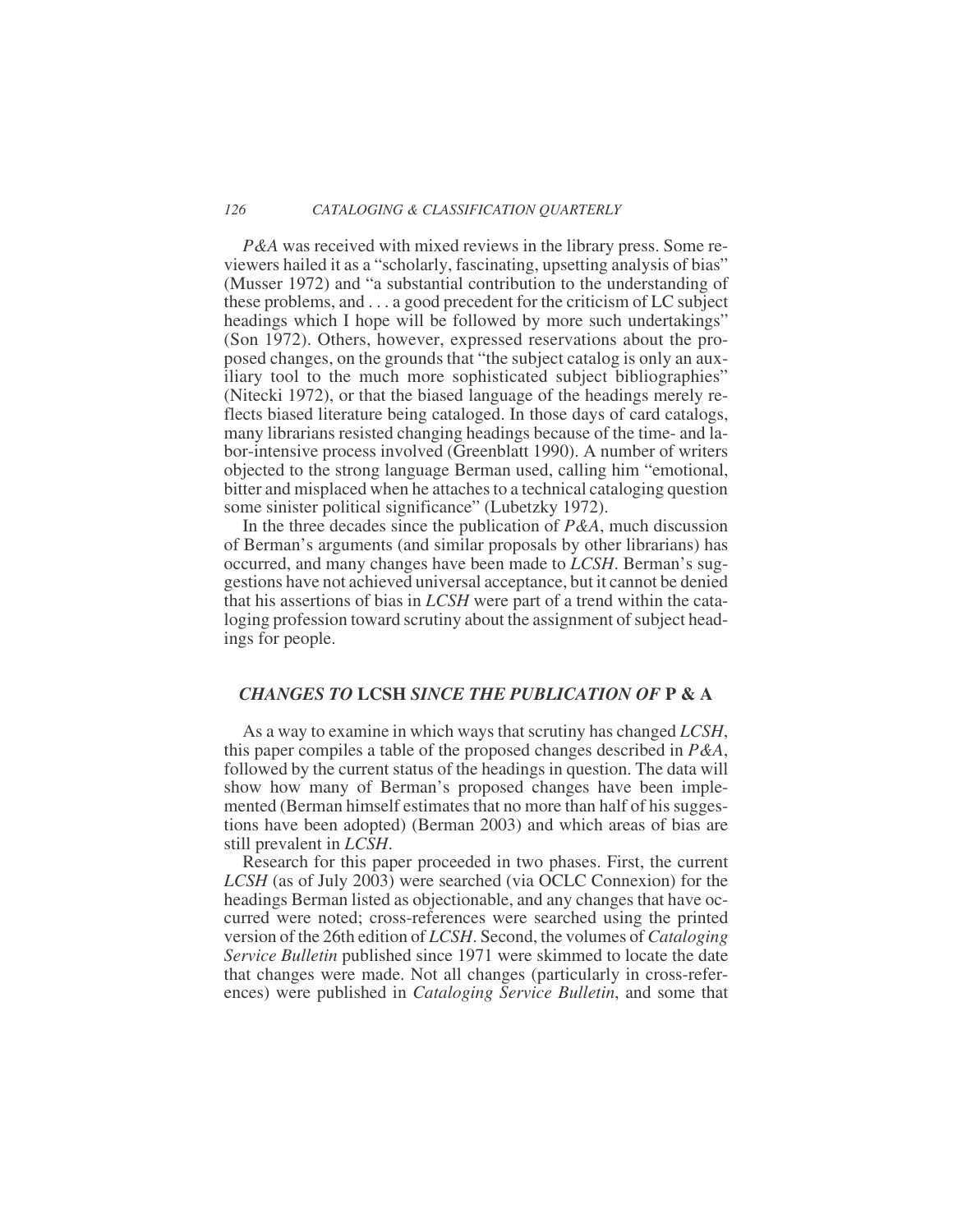were published may have been missed by this author; the data obtained in this phase are used only in an illustrative manner and are not part of the analysis.

The results of the research are displayed in three tables below. Each table contains the section and item number of a heading under question, followed by its page number in the 1971 Scarecrow Press edition, Berman's suggested remedy, the actual change that has occurred (if any), and the date of the change (when known). It should be emphasized that the terms and remedies under consideration are best understood with reference to Berman's original work, which contains lengthy discussions of the issues at hand, as well as the items and suggested remedies. The 1993 McFarland edition contains the same text as the 1971 edition; although page numbering is different, the section and item numbers are consistent with the 1971 edition. (The 1993 edition is available as a PDF file at<http://www.sanfordberman.org/prejant.htm>.)

Appendix, Table I includes those headings which were changed in ways that substantially conform to Berman's suggestions, in spirit if not in exact wording. Appendix, Table II includes headings which were changed in a way that partially resolves the objections originally listed, but which may leave other objectionable wording intact, or introduce a different shade of bias. Appendix, Table III includes headings which were not changed in any way that reflects Berman's suggestions. Appendix, Table IV includes headings Berman listed under the chapter "Do-It-Yourself," with no particular suggested remedies.

Subject headings or suggested subject headings are italicized. Crossreference codes and other discussions are in roman text. Note that the format of the *LCSH* syndetic structure has changed since the publication of *P&A*. Cross-reference codes *See*, *See also*, x, and xx are no longer in use. Instead, *LCSH* uses the following codes: USE, UF (used for), BT (broader term), RT (related term), SA (see also), and NT (narrower term) (*Library of Congress Subject Headings* 2003). To save space in the tables, all terms which share a cross-reference code are listed in the same line, separated by semi-colons (e.g., *Child rearing* BT *Child care*; *Child development*; *Child psychology* indicates that *Child care* and *Child development* and *Child psychology* are all broader terms to *Child rearing*).

### *DISCUSSION*

*Prejudices and Antipathies* proved a harbinger of changes in *LCSH*. Of the 225 headings Berman suggested changes in, 88 (or 39%) have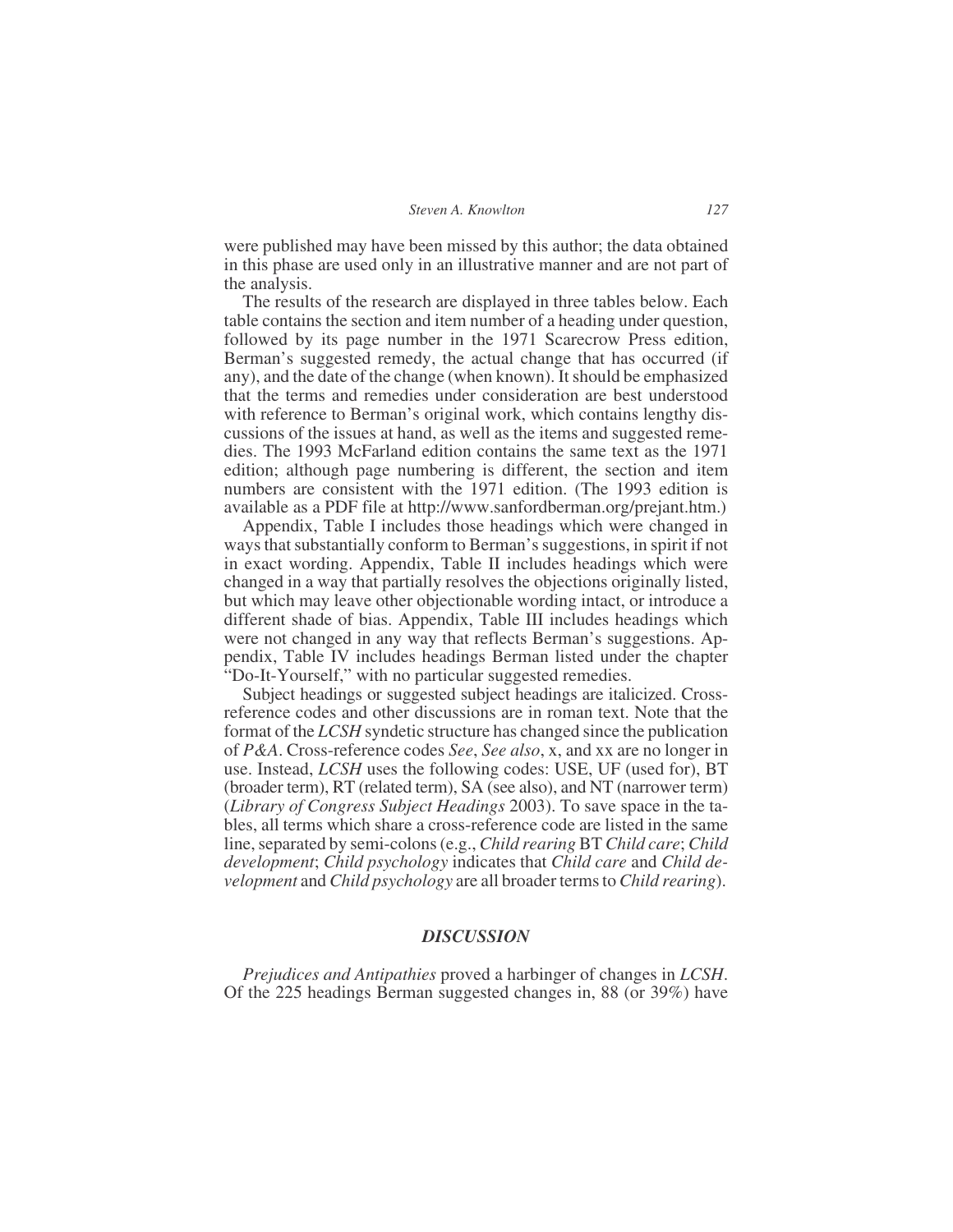been changed almost exactly as he suggested, while an additional 54 (or 24%) have been changed in ways that partially reflect Berman's suggestions.

The 80 items that remain unchanged (some 36% of Berman's suggestions) show some patterns of thought that persist in the Library of Congress–for example, many subject headings pertaining to the Christian religion remain unglossed. Other unchanged headings simply reflect a difference of opinion on the literary merit of subject headings (e.g., *Underground Press*, *U.S. military*), a different way of restructuring biased headings (rather than compensate for using *Man* as an umbrella term for humanity by adding similar subdivisions under *Woman*, *LCSH* now uses *Human beings*), or an alternate view on the link between topics suggested as cross-references (e.g., *Poor* xx *Capitalism*).

It appears that bias in subject headings, while a continuing source of concern, has been addressed in a serious manner by the compilers of *LCSH*. The main biases found in this study are the persistence of the assumption that unglossed religious headings refer to Christian topics, and unglossed terms relating to United States history and geography, which may simply be confusing to users outside the U.S.

Concentrated attention to the issue of bias in *LCSH* has borne fruit in the three decades since the publication of *P&A*, and the library community can point to these precedents as hopeful milestones in the continuing effort to provide equal access to all users.

> *Received:* November, 2003 *Revised:* May, 2004 *Accepted:* May, 2004

#### **REFERENCES**

Beall, Julliane. 1980. Racism and Sexism in Subject Analysis Subcommittee. *Library of Congress Information Bulletin* 39:103.

Berman, Sanford. 1971. *Prejudice and Antipathies: A Tract on the LC Subject Heads Concerning People*. Metuchen, N.J.: Scarecrow Press.

\_\_\_\_\_\_. 2003. Personal correspondence. Edina, Minnesota, March 24, 2003.

Greenblatt, Ellen. 1990. Homosexuality: The evolution of a concept in the Library of Congress Subject Headings. In *Gay and Lesbian Library Service*, edited by C. Gough and E. Greenblatt. Jefferson, N.C.: McFarland & Co.

Haykin, David Judson. 1951. *Subject Headings: A Practical Guide*. Washington: U.S. Government Printing Office.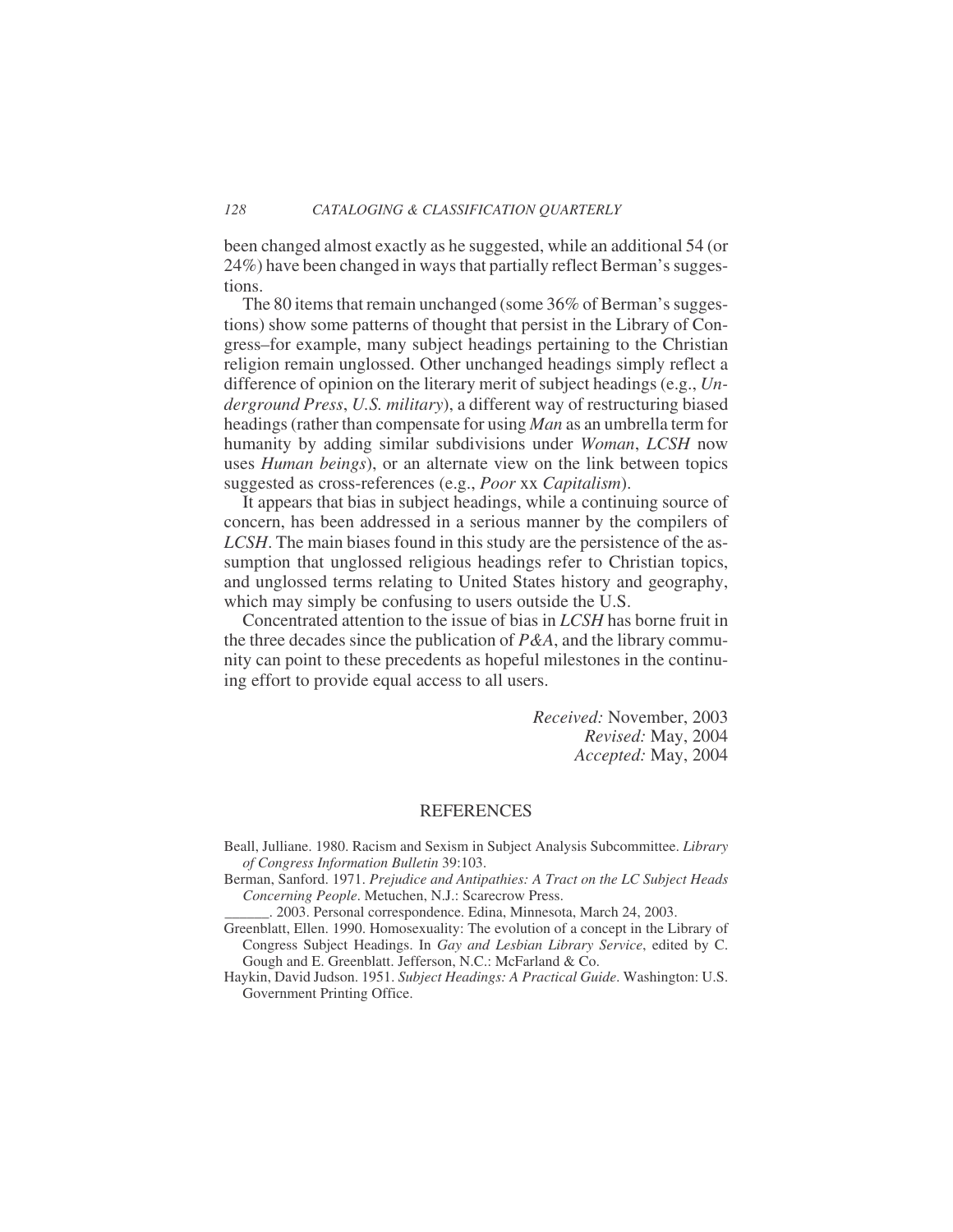- *Library of Congress Subject Headings*. 2003. 26th ed. 5 vols. Vol. 1. Washington, D.C.: Library of Congress, Cataloging Distribution Service.
- Lubetzky, Seymour. 1972. Politics and romance in subject cataloging. *Library Journal* 97:658-659.
- Marshall, Joan K. 1977. *On Equal Terms: A Thesaurus for Nonsexist Indexing and Cataloging*. New York: Neal-Schuman.
- Miksa, Francis. 1983. *The Subject in the Dictionary Catalog from Cutter to the Present*. Chicago: American Library Association.
- Moorcroft, Heather. 1992. Ethnocentrism in subject headings. *Australian Library Journal* 41:40-45.
- Musser, Nancy. 1972. Prejudices and Antipathies: A Tract on the LC Subject Heads Concerning People (book review). *Synergy* 37:37.
- Nitecki, Joseph Z. 1972. Prejudices and Antipathies: A Tract on the LC Subject Heads Concerning People (book review). *Library Quarterly* 42:355-357.
- Olson, Hope A. 2000. Difference, culture and change: The untapped potential of *LCSH*. *Cataloging & Classification Quarterly* 29 (1/2):53-71.
	- \_\_\_\_\_\_. 2002. *The Power to Name: Locating the Limits of Subject Representation in Libraries*. Boston: Kluwer.
- Shubert, Steven Blake. 1992. Critical views of *LCSH*-ten years later: A bibliographic essay. *Cataloging & Classification Quarterly* 15 (2):37-92.
- Son, Kyung W. 1972. Prejudices and Antipathies: A Tract on the LC Subject Heads Concerning People (book review). *Canadian Library Journal* 29:427.
- Stone, Alva T. 2000. The LCSH century: A brief history of the *Library of Congress Subject Headings*. *Cataloging & Classification Quarterly* 29 (1/2):1-15.
- Trickey, Keith. 2003. From Church work with cow girls to Women and the Sea and the wider Ocean: A random walk through Library of Congress Subject Headings. *Catalogue & Index* (147):7-9.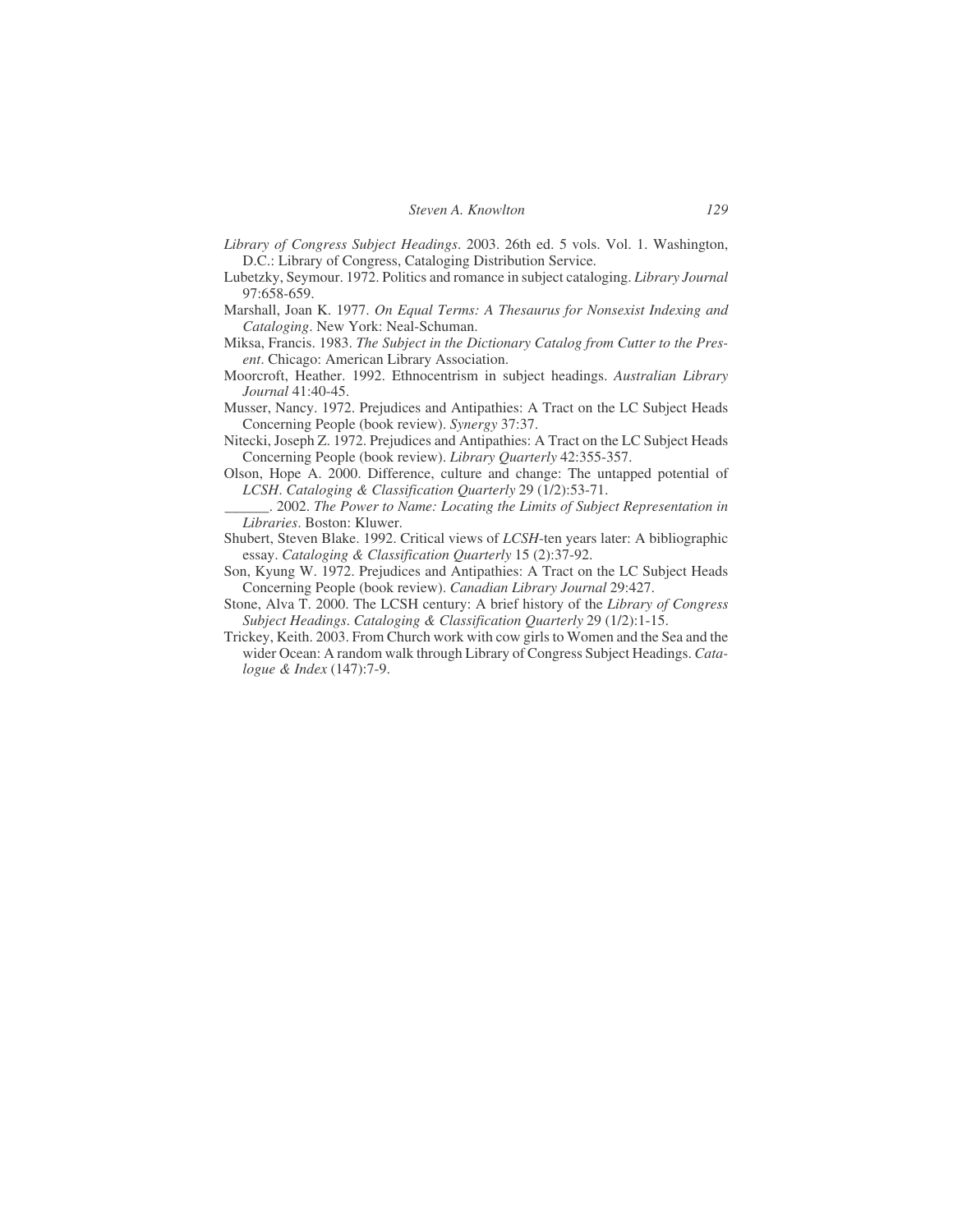#### APPENDIX

### TABLE I. LSCH Headings Changed in Ways that Reflect Berman's Suggestions

|      | ITEM # $PAGE #$ | <b>ITEM</b>                                                                                                  | <b>SUGGESTED REMEDY</b>                                                                                       | <b>ACTUAL CHANGE</b>                                                                                                                                                                                                                                                                                                                                                                                                       | <b>DATE OF CHANGE</b>                  |
|------|-----------------|--------------------------------------------------------------------------------------------------------------|---------------------------------------------------------------------------------------------------------------|----------------------------------------------------------------------------------------------------------------------------------------------------------------------------------------------------------------------------------------------------------------------------------------------------------------------------------------------------------------------------------------------------------------------------|----------------------------------------|
| I:1  | 22              | Jewish question                                                                                              | Deletion                                                                                                      | Deletion<br>USE Jews-[place], other subdivisions under the heading Jews,<br>and related topics                                                                                                                                                                                                                                                                                                                             | Spring 1984                            |
| I:2  | 26              | Race question (subdivision)                                                                                  | Race relations or Inter-Ethnic Relations                                                                      | Race relations<br>Scope note from Racism: When the heading Racism is<br>subdivided by place, a second subject entry is made in each<br>case under the name of the place subdivided by Race relations.<br>Scope note from Race discrimination: When the heading Race<br>discrimination is subdivided by place, a second subject entry is<br>made in each case under the name of the place subdivided by<br>Race relations.  | Winter 1982                            |
| I:3  | 29              | Yellow peril                                                                                                 | Cancel; assign East and West or Pan-Pacific<br>relations: also Racism                                         | Deleted                                                                                                                                                                                                                                                                                                                                                                                                                    |                                        |
| I:4  | 30              | Chinese in the U.S., etc.                                                                                    | Chinese-Americans; determine what groups call<br>themselves                                                   | Chinese Americans                                                                                                                                                                                                                                                                                                                                                                                                          |                                        |
| I:4  | 30              | Japanese in the U.S.                                                                                         | Japanese-Americans                                                                                            | Japanese Americans                                                                                                                                                                                                                                                                                                                                                                                                         |                                        |
| I:4  | 30              | Mexicans in the U.S.                                                                                         | Mexican-Americans                                                                                             | <b>Mexican Americans</b>                                                                                                                                                                                                                                                                                                                                                                                                   |                                        |
| I:5  | 35              | Jewish criminals                                                                                             | Abandon adjectival forms in this case, or add other<br>headings beside these two                              | No change, but have added Alien criminals; Asian American<br>criminals; Catholic criminals; Irish American criminals; Italian<br>American criminals; Mexican American criminals; Russian<br>American criminals; Chinese American criminals; Japanese<br>American criminals; Indian criminals; Vietnamese American<br>criminals. (These do not cross-ref to Irish Americans, etc.) No<br>heading exists for White criminals |                                        |
| I:5  | 35              | Negro criminals                                                                                              | Abandon adjectival forms in this case, or add other<br>headings beside these two                              | African-American Criminals, see above for more entries                                                                                                                                                                                                                                                                                                                                                                     |                                        |
| I:6  | 38              | Mohammedanism, Mohammedans, etc.                                                                             | Islam, Muslims                                                                                                | Islam, Muslims                                                                                                                                                                                                                                                                                                                                                                                                             |                                        |
| I:7  | 40              | Mixed bloods (subdivision under<br>Indians of Mexico, Indians of North<br>America, Indians of South America) | Establish a substitute head through consensus                                                                 | Mixed descent                                                                                                                                                                                                                                                                                                                                                                                                              | Fall 1991                              |
| I:8  | 42              | Negroes-Moral and social conditions<br>(subdivision under)                                                   | Social conditions                                                                                             | Social conditions                                                                                                                                                                                                                                                                                                                                                                                                          |                                        |
| I:10 | 46              | Negroes, Negro art, etc.                                                                                     | Afro-Americans                                                                                                | African Americans; Blacks is used for blacks who temporarily<br>reside in the United States, such as aliens, students from<br>abroad, etc.                                                                                                                                                                                                                                                                                 | To Afro-Americans/<br>Blacks Fall 1975 |
| I:10 | 46              | Negroes, Negro art, etc.                                                                                     | Distinguish Afro-Americans and Africans                                                                       | Africans: African Americans                                                                                                                                                                                                                                                                                                                                                                                                |                                        |
| I:10 | 46              | Negroes, Negro art, etc.                                                                                     | Change Negro poetry (American), etc. to<br>Afro-American poetry, Afro-Spanish poetry (Latin<br>America), etc. | American poetry-African American authors; Brazilian<br>poetry-Black authors; etc.                                                                                                                                                                                                                                                                                                                                          |                                        |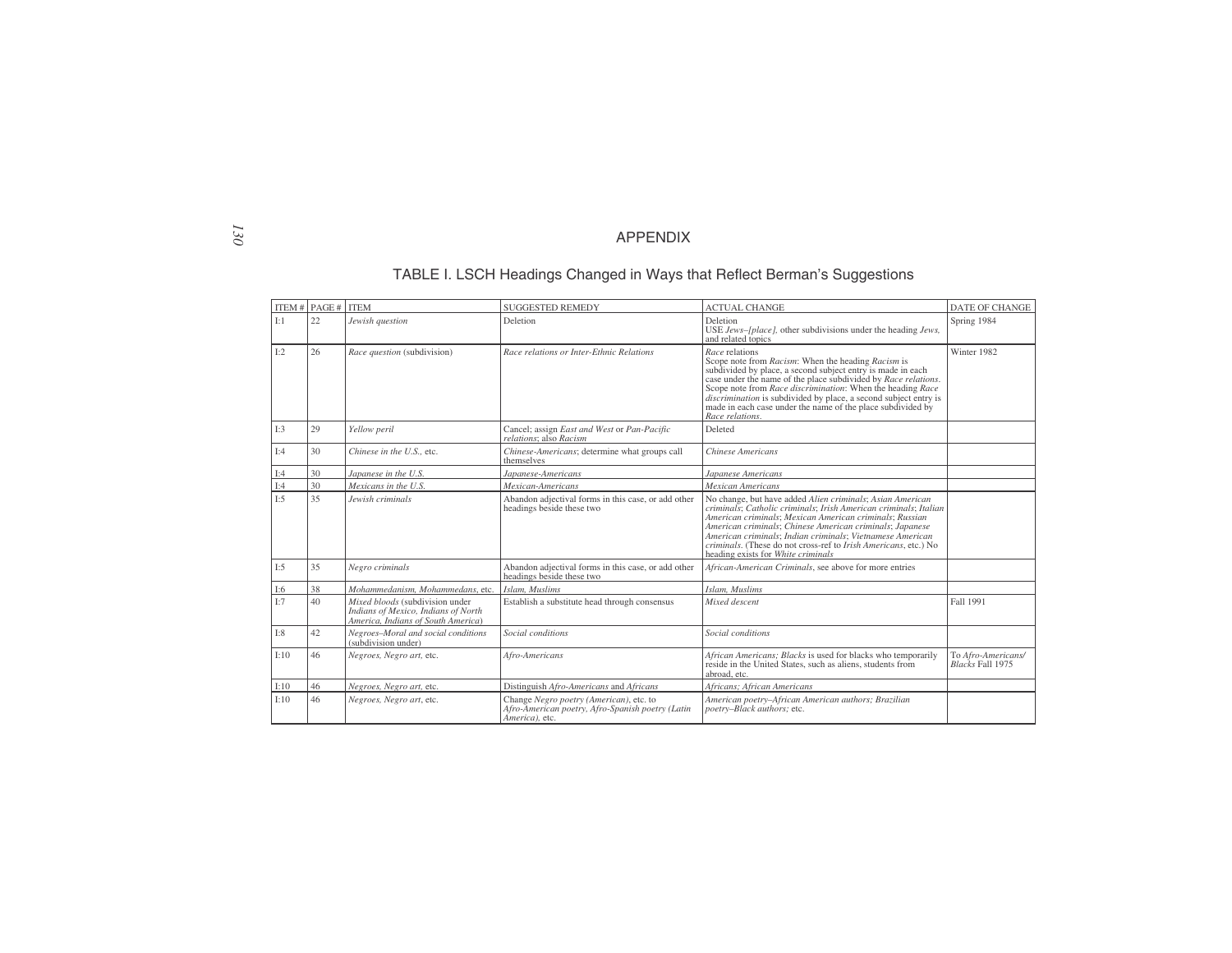| I:10 | 46 | Negroes, Negro art, etc.                                                               | Replace Negroes in Canada, etc. with                                                      | Blacks-Canada, etc.                                                                                                                                                                                                                                                                                                                                                                      |                  |
|------|----|----------------------------------------------------------------------------------------|-------------------------------------------------------------------------------------------|------------------------------------------------------------------------------------------------------------------------------------------------------------------------------------------------------------------------------------------------------------------------------------------------------------------------------------------------------------------------------------------|------------------|
|      |    |                                                                                        | Afro-Canadians                                                                            |                                                                                                                                                                                                                                                                                                                                                                                          |                  |
| I:10 | 46 | Negroes, Negro art, etc.                                                               | Delete Negroes in Africa, Liberia use<br>Liberia-Social conditions, Liberia-Peoples, etc. | Scope note from <i>Blacks</i> : Works on black people in countries<br>whose racial composition is predominantly black are assigned<br>headings appropriate for the country as a whole without the use<br>of the heading <i>Blacks</i> . The heading <i>Blacks</i> is assigned to works<br>on such countries only if the work discusses blacks apart from<br>other groups in the country. |                  |
| I:10 | 46 | Negroes, Negro art, etc.                                                               | Folklore, Negro split into Folklore, African and<br>Folklore, Afro-American               | African Americans-Folklore; Folklore-Africa, East, etc.;<br>Folklore-[Individual countries]                                                                                                                                                                                                                                                                                              |                  |
| I:12 | 54 | Heresies and heretics: Heresy                                                          | Heresies and heretics, Christian (or other religion)                                      | Heresies, Christian, etc.: Heretics, Christian, etc.                                                                                                                                                                                                                                                                                                                                     |                  |
| I:13 | 54 | Negroes as businessmen, etc.                                                           | Afro-American Businessmen                                                                 | African American Businesspeople                                                                                                                                                                                                                                                                                                                                                          |                  |
| I:16 | 57 | Genocide                                                                               | Excise Race problems xx                                                                   | Race problems cross-refs deleted                                                                                                                                                                                                                                                                                                                                                         |                  |
| I:16 | 57 | Genocide                                                                               | Add sa Trials (Genocide)                                                                  | NT Trials (Genocide)                                                                                                                                                                                                                                                                                                                                                                     |                  |
| I:19 | 61 | Communism-Jews                                                                         | Add subheads for other groups or eliminate<br>altogether                                  | Communism and Judaism; also Communism and Buddhism;<br>Communism and Christianity; Communism and Confucianism;<br>Communism and Islam<br>Jewish Communists; also African American Communists;                                                                                                                                                                                            |                  |
|      |    |                                                                                        |                                                                                           | Bulgarian American Communists; Finnish American<br>Communists; Lithuanian American Communists; Mexican<br>American Communists; Russian American Communists;<br>Ukrainian American Communists: Women Communists                                                                                                                                                                           |                  |
| I:20 | 63 | Catholics as Scientists<br>(Also Jews As Scientists)                                   | Catholic Scientists, or assign to Scientists, Catholic                                    | Catholic Scientists; Jewish Scientists; Muslim Scientists<br>(however Christian Scientists refers to the denomination)                                                                                                                                                                                                                                                                   | Spring 1987      |
| I:22 | 64 | Intelligence levels<br>$-Chinese$<br>$-Javanese$<br>$-$ Jews<br>$-Ne\,$<br>$-Shilluks$ | Add more subheads to reflect many races and<br>nationalities (not just these five)        | Now divided geographically (using standard subdivisions); or<br>used as a topical subdivision under classes of persons and<br>ethnic groups.                                                                                                                                                                                                                                             |                  |
| I:27 | 67 | Lynching                                                                               | Eliminate xx Criminal justice, administration of                                          | Cross-refs eliminated                                                                                                                                                                                                                                                                                                                                                                    |                  |
| I:29 | 72 | Gipsies xx Rogues and vagabonds                                                        | Delete xx Rogues and vagabonds                                                            | Romanies (no such cross-refs)                                                                                                                                                                                                                                                                                                                                                            |                  |
| I:31 | 79 | Converts; Converts from Buddhism,<br>etc.; Proselytes and Proselytizing,<br>Jewish     | Add to Proselytes and proselytizing a see<br>Converts and Missions                        | Proselytizing RT Conversion; Missions                                                                                                                                                                                                                                                                                                                                                    |                  |
| I:33 | 82 | Religious education                                                                    | Religious education (Christian)                                                           | Christian education (Religious education retained as a broader<br>heading)                                                                                                                                                                                                                                                                                                               | Fall 1975        |
| I:33 | 82 | Resurrection                                                                           | Resurrection (Christian doctrine)                                                         | Resurrection retained as a broad heading; Jesus Christ-<br>Resurrection is used for Christian doctrine                                                                                                                                                                                                                                                                                   |                  |
| I:33 | 82 | <b>Saints</b>                                                                          | Saints (Christianity)                                                                     | Christian saints (Saints is retained as a broader heading)                                                                                                                                                                                                                                                                                                                               | Fall 1975        |
| I:33 | 82 | Salvation                                                                              | Salvation (Christian doctrine)                                                            | Salvation-Christianity (Salvation is retained as a broader<br>heading)                                                                                                                                                                                                                                                                                                                   | <b>Fall 2002</b> |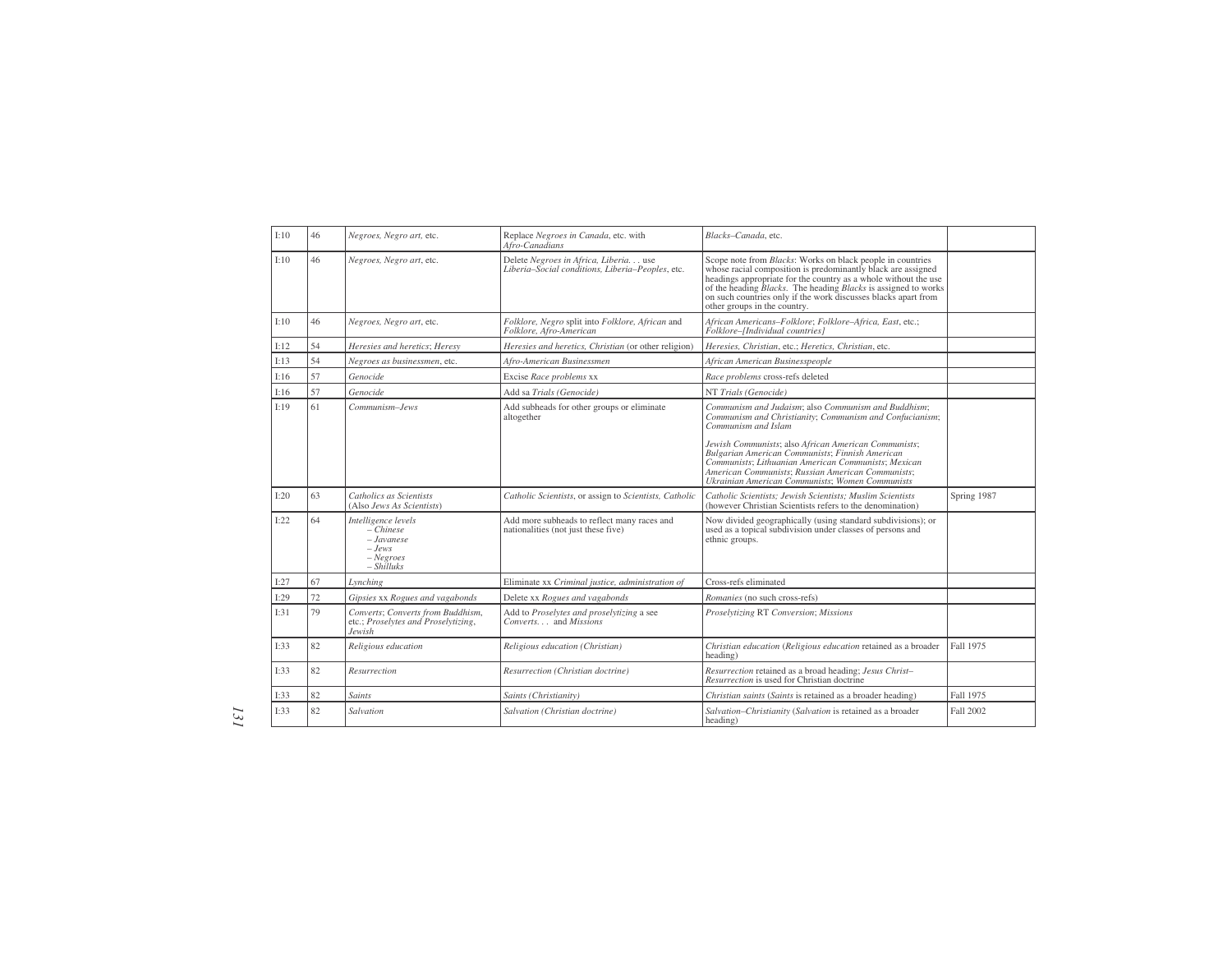## TABLE I (continued)

|        | ITEM # $PAGE #$ ITEM |                                                                                    | <b>SUGGESTED REMEDY</b>                                                                                                             | <b>ACTUAL CHANGE</b>                                                                                                                                | <b>DATE OF CHANGE</b>                                              |
|--------|----------------------|------------------------------------------------------------------------------------|-------------------------------------------------------------------------------------------------------------------------------------|-----------------------------------------------------------------------------------------------------------------------------------------------------|--------------------------------------------------------------------|
| I:34   | 82                   | <b>Mammies</b>                                                                     | Delete (including all cross-refs); substitute<br>Child-nurses, Afro-American xx Nurses and nursing,<br>xx Children-Care and hygiene | Deleted; Child care workers, Wet-nurses, Nannies (no African<br>American subdivision)                                                               |                                                                    |
| I:38   | 85                   | Muslims as scientists                                                              | Scientists, Muslim                                                                                                                  | Muslim Scientists UF Scientists, Muslim                                                                                                             | Winter 1988                                                        |
| II:1   | 90                   | Native races                                                                       | Abolish all Native heads for people                                                                                                 | <b>USE</b> Indigenous peoples                                                                                                                       | <b>Fall 1989</b>                                                   |
| II:1   | 90                   | Native races                                                                       | Use Peoples as a subdivision within a prescribed<br>area (e.g., South Africa-Peoples)                                               | Each people has its own heading<br>(e.g., Chopi (African people) BT Ethnology-[Geographic<br>$subdivision$ )                                        |                                                                    |
| II:5   | 99                   | Hymns, Kafir                                                                       | Hymns, Xhosa (African people)                                                                                                       | Hymns, Xhosa                                                                                                                                        |                                                                    |
| II:5   | 99                   | Kafir as a header or modifier                                                      | Xhosa (African people) and Xhosa language                                                                                           | Xhosa (African people) and Xhosa language                                                                                                           |                                                                    |
| II:7   | 108                  | Underdeveloped areas                                                               | Developing areas or Third World                                                                                                     | Developing countries                                                                                                                                |                                                                    |
| II:9   | 110                  | Tribe as descriptive gloss under<br>names of groups (e.g. Bube<br>[African tribe]) | People (e.g. Bube (African people) or Ibo people                                                                                    | People or African people                                                                                                                            | Winter 1982 (and<br>following dates;<br>changes made over<br>time) |
| II:14  | 125                  | Ethnic Types                                                                       | Eliminate as head                                                                                                                   | No record exists                                                                                                                                    |                                                                    |
| II:16  | 129                  | The West                                                                           | The West $(U.S.)$                                                                                                                   | West (U.S.)                                                                                                                                         | Winter 1982                                                        |
| II:17  | 130                  | Legends, Oriental                                                                  | Add Legends, Occidental                                                                                                             | Neither heading exists; Legends can be subdivided<br>geographically                                                                                 |                                                                    |
| III:2  | 135                  | Terrorism sa Anarchism and<br><i>anarchists</i>                                    | Drop sa Anarchism and anarchists                                                                                                    | No Anarchism cross-ref                                                                                                                              |                                                                    |
| III:2  | 135                  | Anarchism and anarchists sa Terrorism                                              | Drop sa Terrorism                                                                                                                   | No Terrorism cross-ref                                                                                                                              |                                                                    |
| III:5  | 135                  | Boycott                                                                            | Remove xx Competition, Unfair                                                                                                       | Competition, Unfair cross-ref removed; BT Passive resistance<br>now present                                                                         |                                                                    |
| III:3  | 139                  | Peace-Societies                                                                    | Add Peace movement (maybe also 1843-1946;<br>$1946-$                                                                                | Peace movements                                                                                                                                     |                                                                    |
| III:4  | 141                  | Employee ownership                                                                 | Add Workers' control with cross-references to and<br>from Employee ownership and Employee<br>representation in management           | Workers' control USE Employee ownership; Management-<br>Employee participation; Works councils                                                      |                                                                    |
| III:4  | 141                  | Employee representation in<br>management                                           | Add Workers' control with cross-references to and<br>from Employee ownership and Employee<br>representation in management           | Management-Employee participation<br>UF Workers' control; Employees' representation in<br>management<br>RT Employee ownership; Employee empowerment | Employee<br>empowerment added<br>Fall 1993                         |
| III:10 | 152                  | Company unions                                                                     | Remove xx Independent unions                                                                                                        | Independent unions cross-ref eliminated                                                                                                             |                                                                    |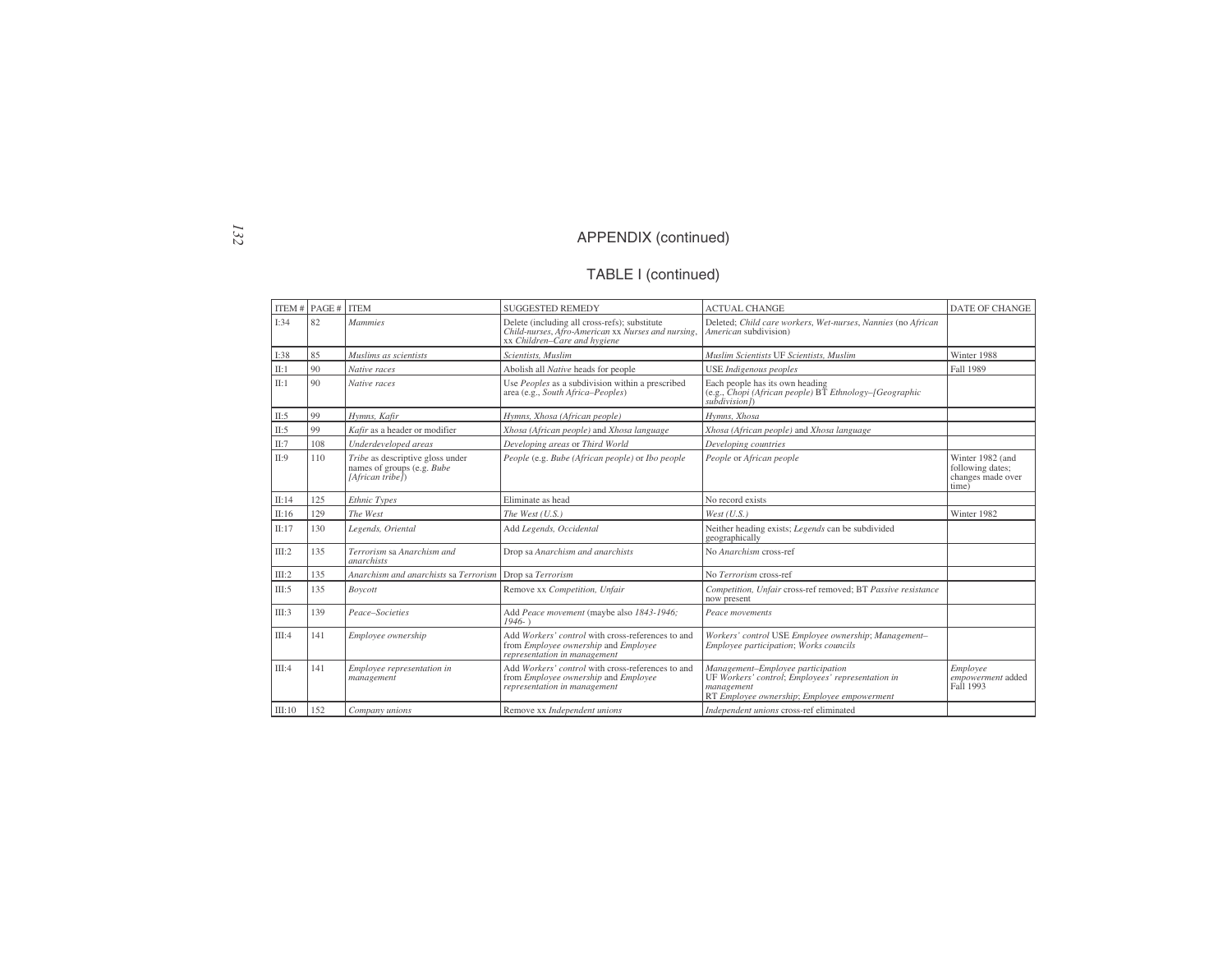| III:11        | 153 | Cuba-History-1959-                             | Precede with Cuba-History-Revolution, 1958-1959                                                                                                                                                                                                                                                                                                                                                                                                     | Cuba-History-Revolution, 1959                                                                                                                                                                                                         |             |
|---------------|-----|------------------------------------------------|-----------------------------------------------------------------------------------------------------------------------------------------------------------------------------------------------------------------------------------------------------------------------------------------------------------------------------------------------------------------------------------------------------------------------------------------------------|---------------------------------------------------------------------------------------------------------------------------------------------------------------------------------------------------------------------------------------|-------------|
| III:12        | 153 |                                                | Add Alienation (Social psychology), with cross-refs<br>to and from <i>Employee morale</i> ; <i>Psychology</i> ,<br>Industrial; Work                                                                                                                                                                                                                                                                                                                 | Alienation (Social psychology) added; no suggested cross-refs                                                                                                                                                                         |             |
| III:13        | 155 |                                                | Add Libraries and society                                                                                                                                                                                                                                                                                                                                                                                                                           | Heading added                                                                                                                                                                                                                         |             |
| III:14        | 157 |                                                | Add Dresden-Bombardment, 1945                                                                                                                                                                                                                                                                                                                                                                                                                       | Dresden (Germany)-History-Bombardment, 1945                                                                                                                                                                                           |             |
| III:14        | 157 |                                                | Add Hiroshima-Atomic bombardment, 1945                                                                                                                                                                                                                                                                                                                                                                                                              | Hiroshima-Shi (Japan)-History-Bombardment, 1945                                                                                                                                                                                       |             |
| III:14        | 157 |                                                | Add Nagasaki-Atomic bombardment, 1945                                                                                                                                                                                                                                                                                                                                                                                                               | Nagasaki-Shi (Japan)-History-Bombardment, 1945                                                                                                                                                                                        |             |
| III:16        | 161 |                                                | Add Labor rights                                                                                                                                                                                                                                                                                                                                                                                                                                    | Employee rights UF Labor rights                                                                                                                                                                                                       |             |
| III:18        | 163 | Poor                                           | Create Welfare rights movement (u.s.) xx Poor xx<br>Public welfare-U.S.                                                                                                                                                                                                                                                                                                                                                                             | Welfare rights movement BT Social movements                                                                                                                                                                                           |             |
| III:20        | 167 | Public relations-Police                        | Add Police malpractice                                                                                                                                                                                                                                                                                                                                                                                                                              | Police-malpractice USE Tort liability of police<br>Tort liability of police RT Police misconduct-Law and<br>legislation<br>Police misconduct RT Police brutality                                                                      |             |
| III:22        | 170 | Preventive detention                           | Add Pre-trial detention x Detention, Pre-trial; xx<br>Arrest; Civil rights; Constitutional law; Detention<br>of persons; Due process of law; Imprisonment;<br>Preventive detention: Prisons: Punishment                                                                                                                                                                                                                                             | Pretrial detention USE Arrest<br>Arrest BT Criminal justice, Administration of; Criminal<br>procedure; Detention of persons; Imprisonment; Process;<br>Provisional remedies<br>NT Bail; False arrest; Pre-trial release; Speedy trial |             |
| IV:1          | 174 | Women as                                       | Remove "as"                                                                                                                                                                                                                                                                                                                                                                                                                                         | This style eliminated; USE Women [field]                                                                                                                                                                                              | Winter 1982 |
| IV:2          | 176 | Abortion                                       | Eliminate xx Infanticide; Offenses against the<br>person                                                                                                                                                                                                                                                                                                                                                                                            | Both cross-refs eliminated                                                                                                                                                                                                            |             |
| IV:5          | 182 | Homosexuality                                  | Delete xx Sexual perversion                                                                                                                                                                                                                                                                                                                                                                                                                         | Cross-ref eliminated                                                                                                                                                                                                                  |             |
| $\text{IV:5}$ | 182 | Lesbianism                                     | Delete xx Sexual perversion                                                                                                                                                                                                                                                                                                                                                                                                                         | Cross-ref eliminated                                                                                                                                                                                                                  |             |
| IV:5          | 182 | Sexual Perversion                              | Delete sa Homosexuality: Lesbianism                                                                                                                                                                                                                                                                                                                                                                                                                 | Now Sexual deviation; cross-refs eliminated                                                                                                                                                                                           |             |
| IV:8          | 186 | Childbirth-Psychology                          | Add Childbirth, Natural                                                                                                                                                                                                                                                                                                                                                                                                                             | Natural childbirth                                                                                                                                                                                                                    |             |
| IV:10         | 190 | Divorce xx Woman-Social and<br>moral questions | Either delete Women-Social and moral conditions<br>as xx under Divorce or add Men-Social and moral<br>conditions                                                                                                                                                                                                                                                                                                                                    | No Women cross-refs at all                                                                                                                                                                                                            |             |
| IV:12         | 195 | Nude in art xx Art, Immoral                    | Eliminate Art. Immoral and its use as xx under<br>Nude in art, Sex in art, and Vice. Use instead Art<br>and morals and Obscenity (Law)                                                                                                                                                                                                                                                                                                              | Cross-ref removed from Nude in art, Sex in art, ViceArt,<br>Immoral USE Erotic art                                                                                                                                                    |             |
| IV:15         | 199 | Woman                                          | Delete sa Charm; Family; Girls; Mothers; Postage<br>stamps-Topics-Women; Single women; Teachers'<br>wives; Young women; also Artists [etc], Women;<br>Women as artists [etc.]; Women in art; Women in<br>charitable work, and similar headings (due to<br>inconsistency between <i>Woman</i> and <i>Women</i> ); x<br>Feminism; xx Family; Girls; Young women<br>[generally, make Woman a generic term for<br>universal coverage, anthropologically | Woman USE Women<br>Women BT Female; Human being<br>RT Femininity<br>Most listed cross-refs eliminated                                                                                                                                 |             |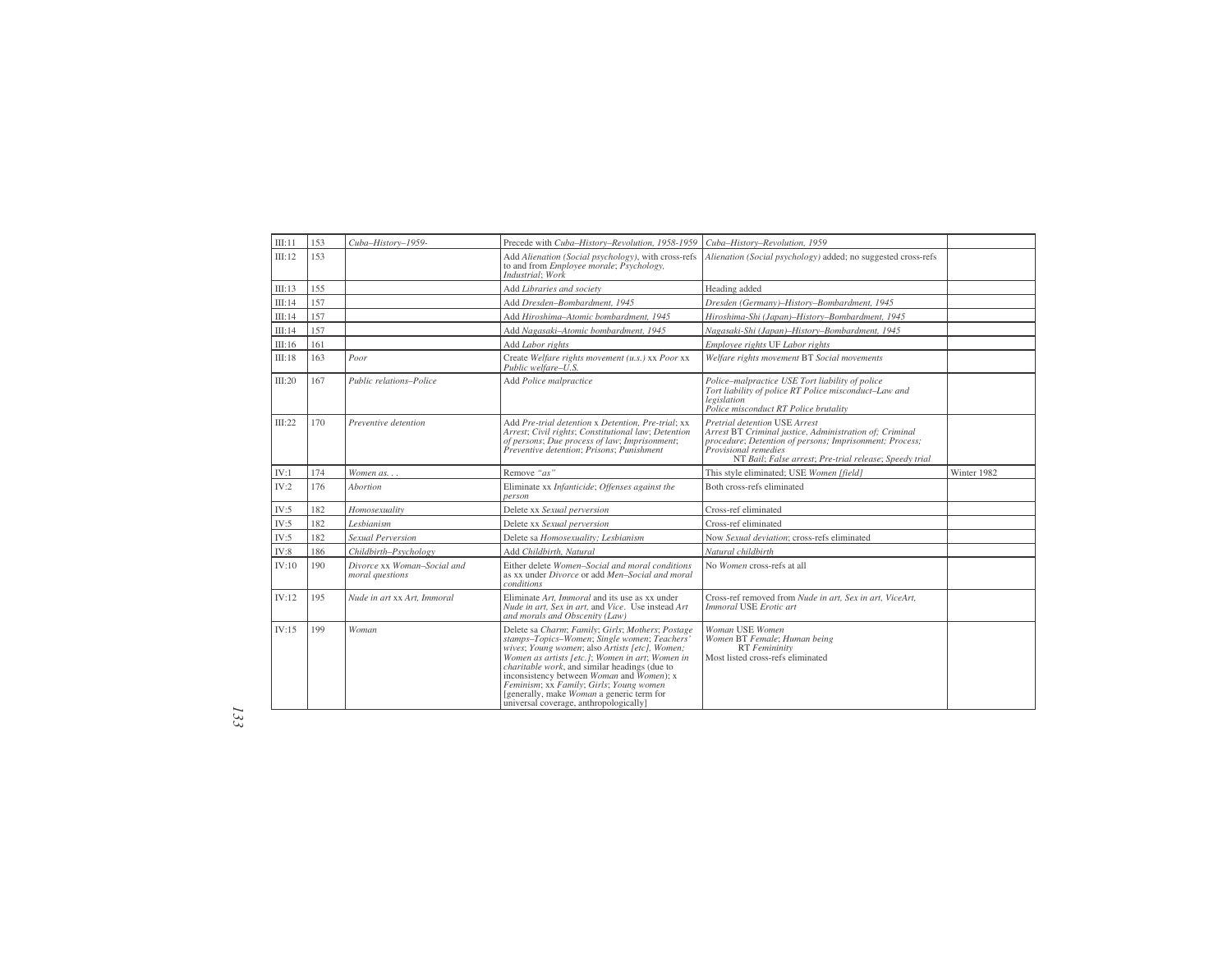# TABLE I (continued)

|       | ITEM # $PAGE # IITEM$ |                                                 | <b>SUGGESTED REMEDY</b>                                                                                                                                                                    | <b>ACTUAL CHANGE</b>                                                                                                                                                                                                                                                                                                                                                          | <b>DATE OF CHANGE</b> |
|-------|-----------------------|-------------------------------------------------|--------------------------------------------------------------------------------------------------------------------------------------------------------------------------------------------|-------------------------------------------------------------------------------------------------------------------------------------------------------------------------------------------------------------------------------------------------------------------------------------------------------------------------------------------------------------------------------|-----------------------|
| IV:16 | 200                   | Woman-Anatomy and physiology                    | Establish subheads under Physiology-Male and-<br>Female with x Man-Physiology and Woman-<br>Physiology                                                                                     | Men-Physiology and Women-Physiology<br>No Physiology-Male, etc.                                                                                                                                                                                                                                                                                                               |                       |
| IV:16 | 200                   | Woman-Anatomy and physiology                    | Eliminate - <i>Anatomy and physiology</i> as subhead<br>under Woman                                                                                                                        | No Woman heading exists, but see above                                                                                                                                                                                                                                                                                                                                        |                       |
| IV:17 | 201                   | Woman-Biography                                 | Either expand Heroes to Heroes and heroines with<br>cross-refs to and from Women-Biography and<br>Men-Biography, or create a new head: Heroines;<br>sa Women-Biography; xx Women-Biography | Women heroes UF Heroines (w/o cross ref to Women-<br>Biography)<br>Women heroes BT Heroes<br>(Scope note under Heroines in literature: Here are entered<br>works on the principal female characters of literary works.<br>Works on women who have performed courageous acts or are<br>admired for bravery, great deeds, or noble qualities are entered<br>under Women heroes. | Fall 1996             |
| IV:17 | 201                   | Woman-Biography                                 | Transfer-Biography to Women                                                                                                                                                                | Women-Biography                                                                                                                                                                                                                                                                                                                                                               | Fall 1975             |
| IV:19 | 203                   | Women in the Bible                              | Add Men in the Bible                                                                                                                                                                       | Men in the Bible                                                                                                                                                                                                                                                                                                                                                              |                       |
| V:1   | 206                   | Children-Management                             | Cancel subhead-Management                                                                                                                                                                  | Child rearing                                                                                                                                                                                                                                                                                                                                                                 |                       |
| V:3   | 209                   | Idiocy, Idiot asylums                           | Discard; use Mental retardation; Institutions (For<br>mentally retarded)                                                                                                                   | Mental retardation; Mental retardation facilities                                                                                                                                                                                                                                                                                                                             | Winter 1993           |
| V:3   | 209                   | Idiocy, Idiot asylums                           | Delete xx Epilepsy                                                                                                                                                                         | No Epilepsy cross-ref                                                                                                                                                                                                                                                                                                                                                         |                       |
| V:5   | 215                   | Underground press See<br>Underground literature | Establish Underground press, 1964- x Alternative<br>press, 1964; xx Censorship                                                                                                             | Underground press (scope note: Here are entered works about publications issued legally (and usually serially) and produced<br>by radical, anti-establishment, counter-culture groups. Works<br>about publications issued clandestinely and contrary to<br>government regulation are entered under -Underground<br>literature.) No cross-ref to Censorship                    |                       |
| V:6   | 219                   | Youth as consumers                              | Youth consumers                                                                                                                                                                            | Young consumers                                                                                                                                                                                                                                                                                                                                                               | Winter 1996           |
| V:7   | 221                   | Lunacy                                          | Delete                                                                                                                                                                                     | <b>USE</b> Insanity                                                                                                                                                                                                                                                                                                                                                           |                       |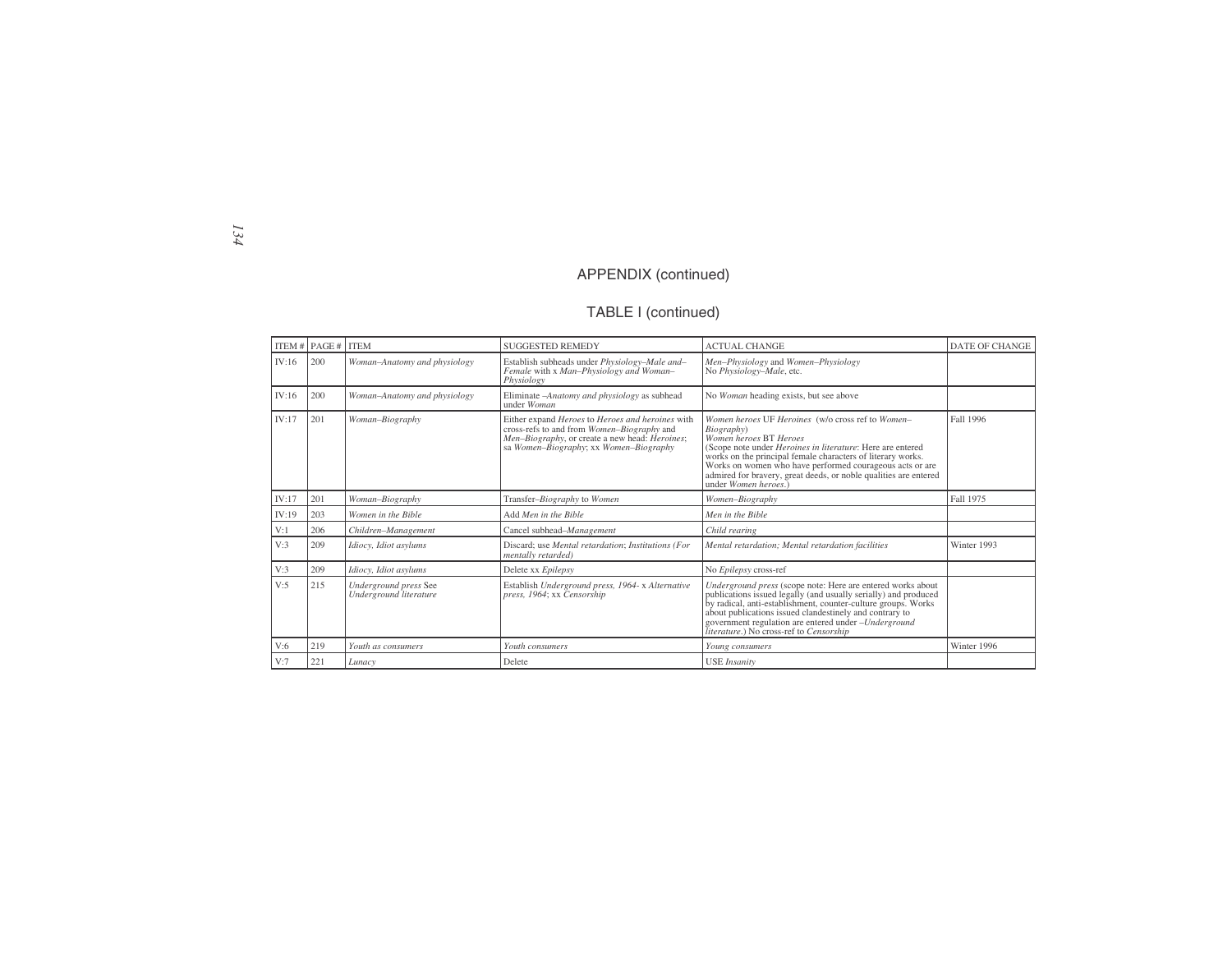#### TABLE II. LSCH Headings Changed in Ways that Reflect Berman's Suggestions in Part but Retain Other Objectionable Elements

|      | ITEM $\#$ PAGE $\#$ ITEM |                                   | <b>SUGGESTED REMEDY</b>                                                                                                                                                                               | <b>ACTUAL CHANGE</b>                                                                                                                                                                                                                                                                                                                                                                                                                                                                                                                                                                                                                                                                                                                                                                                                                                                                                                                                                                                                                                                                                                                                                                                                                                                                                                                                                                                                                                                                                                 | DATE OF CHANGE |
|------|--------------------------|-----------------------------------|-------------------------------------------------------------------------------------------------------------------------------------------------------------------------------------------------------|----------------------------------------------------------------------------------------------------------------------------------------------------------------------------------------------------------------------------------------------------------------------------------------------------------------------------------------------------------------------------------------------------------------------------------------------------------------------------------------------------------------------------------------------------------------------------------------------------------------------------------------------------------------------------------------------------------------------------------------------------------------------------------------------------------------------------------------------------------------------------------------------------------------------------------------------------------------------------------------------------------------------------------------------------------------------------------------------------------------------------------------------------------------------------------------------------------------------------------------------------------------------------------------------------------------------------------------------------------------------------------------------------------------------------------------------------------------------------------------------------------------------|----------------|
| I:2  | 26                       | Race discrimination               | Racism; Add cross-references to Genocide and<br>Prejudices and antipathies                                                                                                                            | No change<br>Race discrimination SA Ethnic relations; Racism<br>Racism BT Prejudice<br>Scope note from Race discrimination: Here are entered works<br>which are limited to overt discriminatory behavior directed<br>against racial or ethnic groups. Works on racism as an attitude as well as works on both attitude and overt discriminatory<br>behavior directed against racial or ethnic groups are entered<br>under Racism. Works on discrimination directed against a<br>particular group are entered under the name of the group with<br>subdivision Social conditions, or similar subdivision, e.g., Civil<br>rights. When the heading Race discrimination is subdivided by<br>place, a second subject entry is made in each case under the<br>name of the place subdivided by Race relations.<br>Scope note from Racism: Here are entered works on racism as<br>an attitude as well as works on both attitude and overt<br>discriminatory behavior directed against racial or ethnic groups.<br>Works which are limited to overt discriminatory behavior<br>directed against racial or ethnic groups are entered under Race<br>discrimination. Works on racism directed against a particular<br>group are entered under the name of the group with subdivision<br>Social conditions, or similar subdivision, e.g., Civil rights.<br>When the heading <i>Racism</i> is subdivided by place, a second sub-<br>ject entry is made in each case under the name of the place sub-<br>divided by Race relations. |                |
| I:4  | 30                       | <b>Mexican Americans</b>          | xx Chicanos<br>xx La Raza                                                                                                                                                                             | Chicanos USE Mexican Americans<br>no entries for La Raza                                                                                                                                                                                                                                                                                                                                                                                                                                                                                                                                                                                                                                                                                                                                                                                                                                                                                                                                                                                                                                                                                                                                                                                                                                                                                                                                                                                                                                                             |                |
| I:4  | 30                       | Japanese in the U.S. -Deportation | Japanese in the U.S.-Mass internment<br>xx Civil rights<br>xx Racism-U.S.                                                                                                                             | Japanese Americans-Evacuation and relocation, 1942-1945<br>UF Internment of Japanese Americans, 1942-1945; Relocation<br>of Japanese Americans, 1942-1945); Evacuation and relocation<br>of Japanese Americans, 1942-1945                                                                                                                                                                                                                                                                                                                                                                                                                                                                                                                                                                                                                                                                                                                                                                                                                                                                                                                                                                                                                                                                                                                                                                                                                                                                                            |                |
| I:4  | 30                       | Japanese in the U.S. -Deportation | xx Individual camps (e.g. Tule Lake (Concentration<br>camp)); cite also under Concentration camps                                                                                                     | No cross-refs to individual camps<br>Japanese Americans-Evacuation and relocation, 1942-1945<br>BT Concentration camps-United States                                                                                                                                                                                                                                                                                                                                                                                                                                                                                                                                                                                                                                                                                                                                                                                                                                                                                                                                                                                                                                                                                                                                                                                                                                                                                                                                                                                 |                |
| I:16 | 57                       | Genocide                          | Add sa to entries from specific victims of genocide<br>(Armenian massacres, 1915-1923; Indians,<br>treatment of; Indians of North America-<br>Government relations; Jews in Europe-<br>$History-1933$ | NT Holocaust, Jewish (1939-1945); Pogroms<br>No other suggest cross-refs                                                                                                                                                                                                                                                                                                                                                                                                                                                                                                                                                                                                                                                                                                                                                                                                                                                                                                                                                                                                                                                                                                                                                                                                                                                                                                                                                                                                                                             |                |
| I:19 | 61                       | Capitalists and financiers-Jews   | Add subheads for other groups or eliminate<br>altogether                                                                                                                                              | Jewish capitalists and financiers; African American capitalists<br>and financiers; Women capitalists and financiers<br>no other suggested groups added<br>Court Jews persists                                                                                                                                                                                                                                                                                                                                                                                                                                                                                                                                                                                                                                                                                                                                                                                                                                                                                                                                                                                                                                                                                                                                                                                                                                                                                                                                        |                |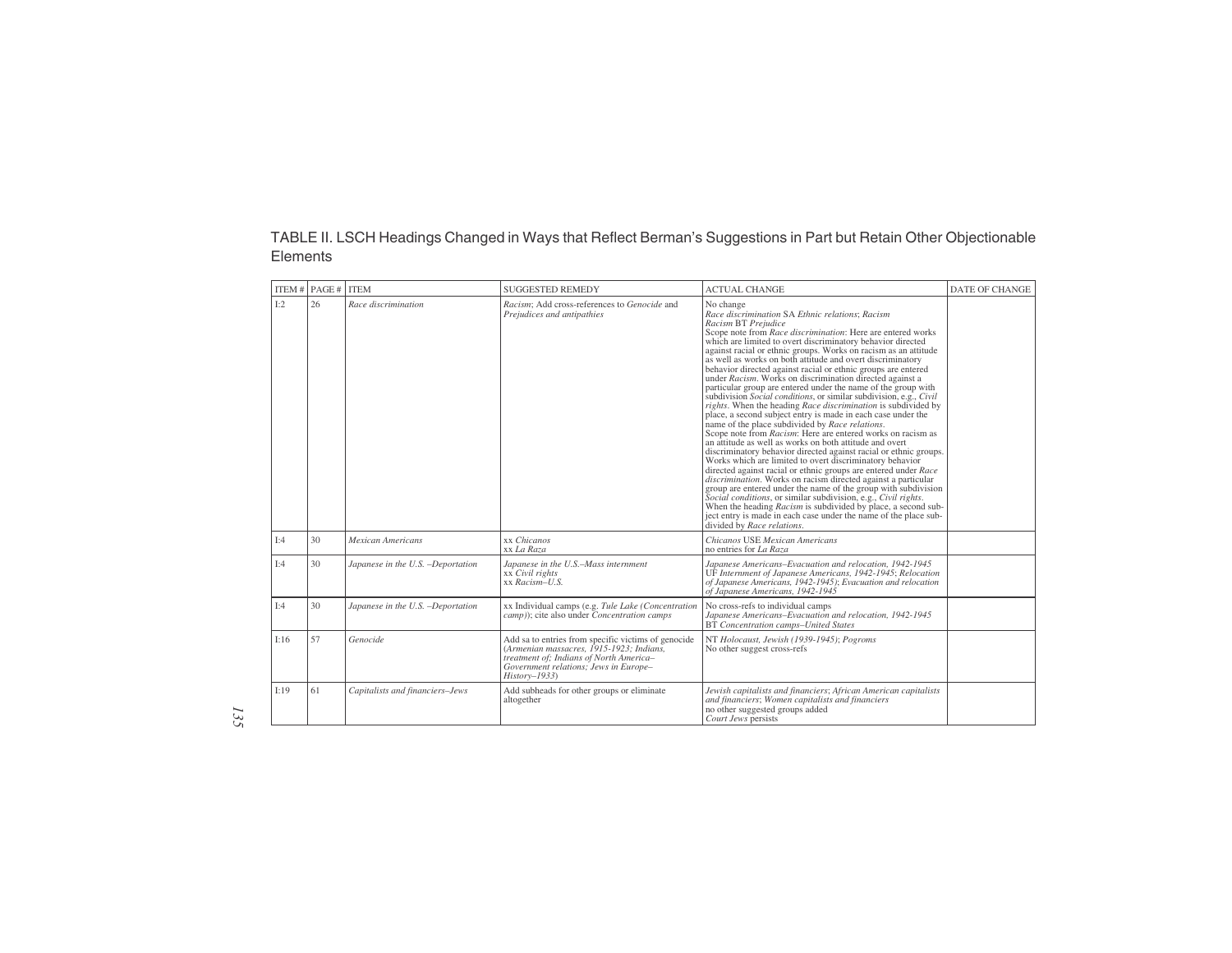# TABLE II (continued)

|      | ITEM # $PAGE #$ ITEM |                                                                                   | <b>SUGGESTED REMEDY</b>                                                                                                       | <b>ACTUAL CHANGE</b>                                                                                                                                                                                                                                                                                                                                                                                                                                           | <b>DATE OF CHANGE</b>                                      |
|------|----------------------|-----------------------------------------------------------------------------------|-------------------------------------------------------------------------------------------------------------------------------|----------------------------------------------------------------------------------------------------------------------------------------------------------------------------------------------------------------------------------------------------------------------------------------------------------------------------------------------------------------------------------------------------------------------------------------------------------------|------------------------------------------------------------|
| I:19 | 61                   | <b>Banks</b> and banking-Jews                                                     | Add subheads for other groups or eliminate<br>altogether                                                                      | Jewish bankers; African American bankers; Women bankers<br>no other suggested groups added                                                                                                                                                                                                                                                                                                                                                                     |                                                            |
| I:27 | 67                   | Lynching                                                                          | Add xx Homicide, Murder, Offenses against the<br>person, Terrorism, Violent deaths                                            | Lynching BT Homicide<br>no other suggested cross-refs                                                                                                                                                                                                                                                                                                                                                                                                          |                                                            |
| I:29 | 72                   | Gipsies xx Rogues and vagabonds                                                   | Add -Persecutions xx Genocide                                                                                                 | Romanies-Nazi persecution UF Gypsy Holocaust<br>(no cross-ref to $Genocide$ )                                                                                                                                                                                                                                                                                                                                                                                  |                                                            |
| I:30 | 75                   | Indians of North American,<br>Civilization of                                     | Delete Civilization of<br>Add -Deculturation<br>Add -Relations with missionaries, Settlers, etc.                              | Civilization of deleted<br>Indians of North America-Cultural Assimilation BT Indians of<br>North America-Government relations<br>other headings not present                                                                                                                                                                                                                                                                                                    |                                                            |
| I:30 | 75                   | Indians of North American,<br>Civilization of                                     | Under Indians of North America, Central America,<br>Mexico, South America, replace Culture with<br>Civilization and culture   | USE Indians of North America; Indians of North America-<br>Foreign influences                                                                                                                                                                                                                                                                                                                                                                                  |                                                            |
| I:31 | 79                   | Converts: Converts from Buddhism<br>etc.; Proselytes and Proselytizing,<br>Jewish | Reconstruct heads like: Converts to Buddhism,<br>Converts to Christianity from Hinduism, etc.                                 | Muslim converts from Christianity, etc. However, Mormon<br>converts, etc. still stand for coverts to a religion                                                                                                                                                                                                                                                                                                                                                | <b>Fall 1999</b>                                           |
| I:31 | 79                   | Converts; Converts from Buddhism<br>etc.; Proselytes and Proselytizing,<br>Jewish | Add cross-ref from Buddhist converts to Converts<br>to Buddhism                                                               | Intended use of cross-ref by Berman is not necessary under new<br>form for headings: Scope note under Converts reads: Works on<br>converts to specific religions are entered under headings of the type <i>Buddhist converts</i> ; <i>Christian converts</i> ; etc. Works<br>emphasizing the religion from which conversion takes place are<br>entered under headings of the type Muslim converts from<br>Christianity; Christian converts from Hinduism; etc. |                                                            |
| I:36 | 84                   | Alcohol and Jews<br>Alcohol and Negroes<br>Alcohol and women                      | Add suitable heads for other groups                                                                                           | Jews-Alcohol use; African Americans-Alcohol use;<br>Women-Alcohol use<br>Others: Eskimos-Alcohol use; Hispanic-Americans-Alcohol<br>use; Indians of North America-Alcohol use; Youth-Alcohol<br>use; Women alcoholics; African-American women-Alcohol<br>use: Women, Black-Alcohol use<br>No African-American Men-Alcohol use                                                                                                                                  | Change to<br>Afro-Americans-<br>Alcohol use<br>Winter 1982 |
| I:39 | 86                   | Babiy Yar Massacre, 1941                                                          | Add xx Antisemitism-Ukraine: Genocide:<br>Holocaust, Jewish (1939-1945); Jews-Persecutions                                    | BT Holocaust, Jewish (1939-1945)<br>other cross-refs not added                                                                                                                                                                                                                                                                                                                                                                                                 |                                                            |
| I:40 | 88                   | Slaughtering and<br>slaughter-houses-Jews                                         | Slaughtering and slaughter-houses, kosher x<br>Kosher slaughtering and slaughter-houses or Meat<br>industry and trade. kosher | Shehitah BT Jews-Dietary laws; Judaism-Customs and<br>practices; Slaughtering and slaughter-houses<br>No cross-refs for Kosher                                                                                                                                                                                                                                                                                                                                 |                                                            |
| II:1 | 90                   | Native clergy                                                                     | Local clergy or Locally-recruited clergy                                                                                      | USE Clergy; no main heading for this concept                                                                                                                                                                                                                                                                                                                                                                                                                   |                                                            |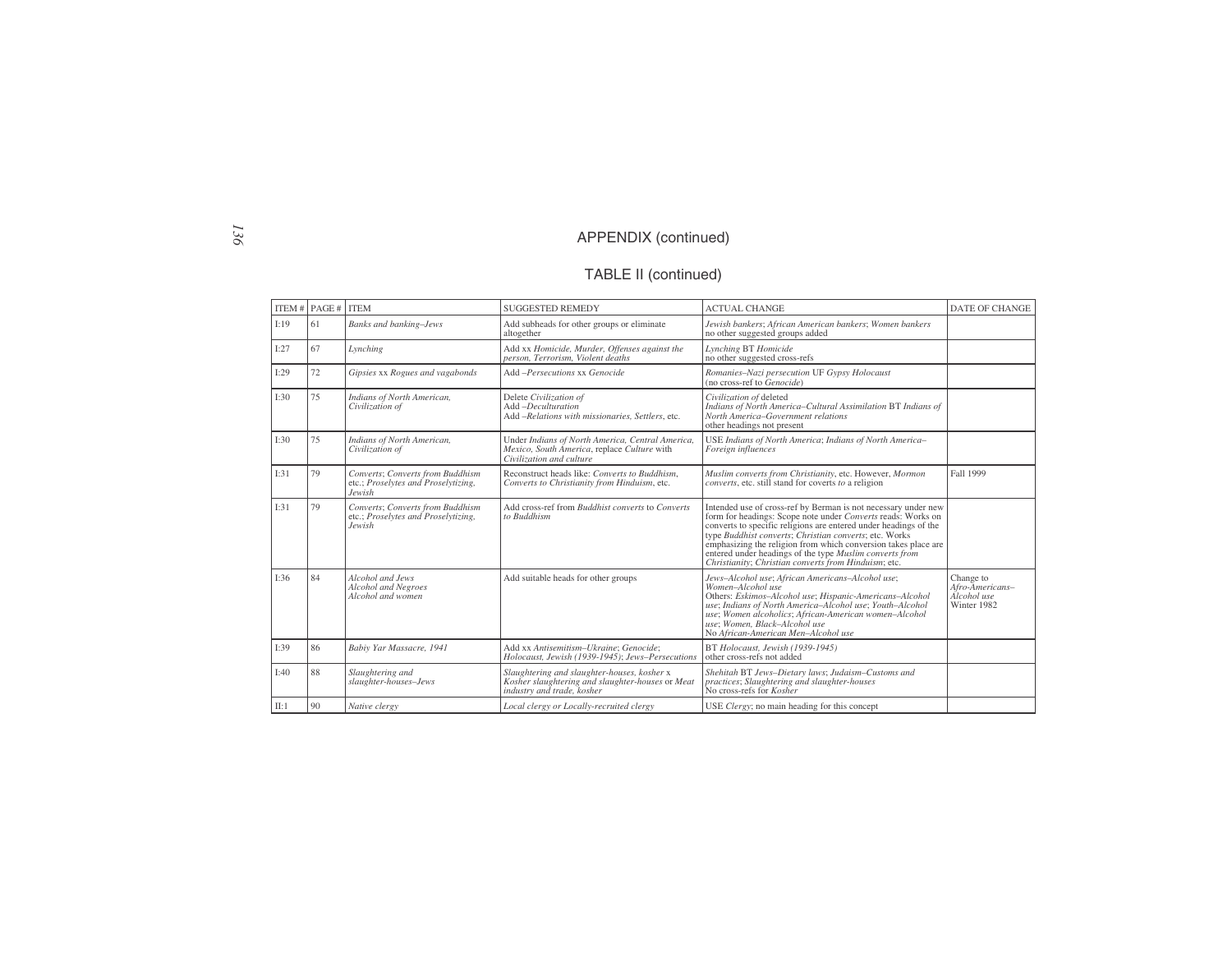| II:1  | 90  | Native labor                                                                  | Colonies-Labor and laboring classes or Labor and<br>laboring classes, Colonial                                               | Indigenous labor (no mention of colonies)<br>Scope note: Here are entered general works on indigenous<br>labor. Works on indigenous labor in individual places are<br>entered under Employees-[local subdivision]                                                                                                                                                                                                                                                                                                                                                                                                                                                                                                                                                                                                                                                     |             |
|-------|-----|-------------------------------------------------------------------------------|------------------------------------------------------------------------------------------------------------------------------|-----------------------------------------------------------------------------------------------------------------------------------------------------------------------------------------------------------------------------------------------------------------------------------------------------------------------------------------------------------------------------------------------------------------------------------------------------------------------------------------------------------------------------------------------------------------------------------------------------------------------------------------------------------------------------------------------------------------------------------------------------------------------------------------------------------------------------------------------------------------------|-------------|
| II:2  | 95  | Discovery and exploration as<br>subdivision under continents and<br>countries | Gloss with the name of exploring nation<br>(e.g., French)                                                                    | Glosses exist, but unglossed heading remains                                                                                                                                                                                                                                                                                                                                                                                                                                                                                                                                                                                                                                                                                                                                                                                                                          | Fall 1991   |
| II:4  | 99  | Hunting, Primitive                                                            | Hunting, Ethnology or hunting in folk societies or<br>Hunting with traps, bows and arrows                                    | USE Hunting, Prehistoric; Hunting; Hunting and gathering<br>societies                                                                                                                                                                                                                                                                                                                                                                                                                                                                                                                                                                                                                                                                                                                                                                                                 |             |
| II:4  | 99  | Primitive as modifier to Society,<br>Art, Clothing and dress, Religion, etc.  | Folk, Traditional, or Kin-organized                                                                                          | Unchanged headings:<br>Architecture, Primitive<br>Art. Primitive SA Folk art<br>Decoration and ornament, primitive<br>Industries, Primitive<br>Law. Primitive<br>Sculpture, Primitive<br>Primitive societies (Scope note: Here are entered works on<br>nonliterate, nonindustrialized peoples as representatives of an<br>early stage of social evolution based on largely 19th century<br>theories of cultural evolution)<br>Replaced headings:<br>Religion, Primitive USE Religion<br>Drama, Primitive USE Drama-Origin; Folk drama<br>Fortification, Primitive USE Fortification<br>Clothing and dress, Primitive USE Clothing and dress<br>Primitive agriculture USE Traditional farming<br>Primitive fisheries USE Traditional fisheries<br>Primitive games USE Games<br>Primitive medicine USE Traditional medicine<br>Primitive philosophy USE Ethnophilosophy | Summer 1993 |
| II:4  | 99  | Kings and rulers, Primitive                                                   | Chiefs and headmen in folk society, Chiefs and<br>headmen (Ethnology), or Chiefs and headmen in<br>kin-organized society     | <b>USE</b> Kings and rulers                                                                                                                                                                                                                                                                                                                                                                                                                                                                                                                                                                                                                                                                                                                                                                                                                                           |             |
| II:5  | 99  | Africa, South-History-Kafir<br>Wars. 1811-1878                                | Africa, South-History-Khosa-Boer Wars,<br>1811-1878                                                                          | South Africa-History-Frontier Wars, 1811-1878                                                                                                                                                                                                                                                                                                                                                                                                                                                                                                                                                                                                                                                                                                                                                                                                                         |             |
| II:6  | 106 | Africa, South-Race question                                                   | Apartheid xx and sa Africa, South-Race relations;<br>Rhodesia-Race relations; Racism; Segregation                            | South Africa-Race relations<br>no cross-ref to <i>Apartheid</i> or other suggestions                                                                                                                                                                                                                                                                                                                                                                                                                                                                                                                                                                                                                                                                                                                                                                                  |             |
| II:8  | 109 | Barbarian invasions of Rome                                                   | Invasions of Rome, Goths (Dates); Lombards<br>(Dates), etc.<br>Or Rome-History-Invasions<br>Along with Migrations of nations | Rome-History-Germanic invasions, 3rd-6th centuries                                                                                                                                                                                                                                                                                                                                                                                                                                                                                                                                                                                                                                                                                                                                                                                                                    |             |
| II:11 | 114 | Angola (model for other colonies)                                             | Add subhead -National liberation movement or<br>-History-War for National Liberation, both with<br>xx Guerillas              | Angola-History-Revolution, 1961-1975 (no cross-refs)                                                                                                                                                                                                                                                                                                                                                                                                                                                                                                                                                                                                                                                                                                                                                                                                                  | Spring 1992 |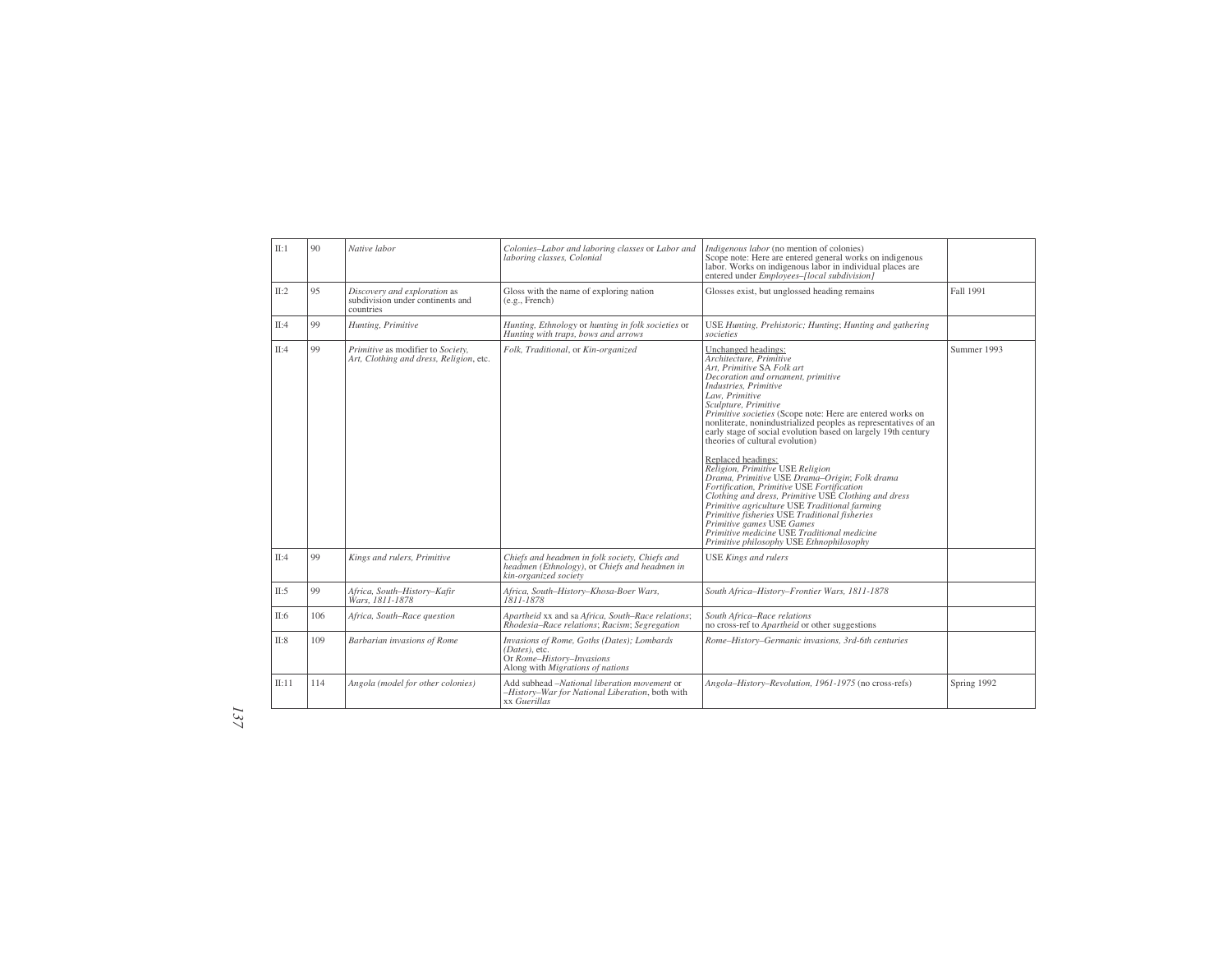#### TABLE II (continued)

|       | ITEM # $PAGE #$ | <b>ITEM</b>                            | <b>SUGGESTED REMEDY</b>                                                                                                                                                | <b>ACTUAL CHANGE</b>                                                                                                                                                                                                                                                                                                                                                             | DATE OF CHANGE                   |
|-------|-----------------|----------------------------------------|------------------------------------------------------------------------------------------------------------------------------------------------------------------------|----------------------------------------------------------------------------------------------------------------------------------------------------------------------------------------------------------------------------------------------------------------------------------------------------------------------------------------------------------------------------------|----------------------------------|
| II:11 | 115             |                                        | National liberation movement as new primary form.<br>with xx Colonies; Guerillas, and sa [Place name]-<br>National liberation movement                                 | National liberation movements BT Nationalism; Revolutions<br>RT Anti-imperialist movements                                                                                                                                                                                                                                                                                       |                                  |
| II:12 | 120             | Cannibalism                            | Eliminate xx Ethnology; Society, Primitive<br>Add x Anthropophagy                                                                                                      | <b>BT</b> Ethnology<br>UF Anthropophagy                                                                                                                                                                                                                                                                                                                                          |                                  |
| II:13 | 122             | Civilization, Anglo-Saxon; Aryan, etc. | Add Civilization, African                                                                                                                                              | Africa-Civilization<br>(note that this follows a pattern for place names)                                                                                                                                                                                                                                                                                                        |                                  |
| II:15 | 127             | Philippine Islands-History             | Restructure subheads:-To 1521,-Colonial period<br>(Spanish), 1521-1898-Revolt, 1896-1901-<br>Colonial period (American), 1898-1946-1946                                | Philippines-History-To 1521<br>Philippines-History-1521-1812<br>Philippines-History-1812-1898<br>Philippines-History-Revolution, 1896-1898<br>Philippines-History-1898-1946<br>Philippines-History-Philippine American War, 1899-1902<br>Philippines-History-Japanese occupation, 1942-1945<br>Philippines-History-1946-1986<br>Philippines-History-1986-                        | Summer 1998                      |
| II:16 | 129             | Refugees, Southern                     | Refugees, Southern (U.S. history)                                                                                                                                      | Heading does not exist                                                                                                                                                                                                                                                                                                                                                           |                                  |
| II:17 | 130             | Architecture (unglossed)               | Add Architecture, Occidental                                                                                                                                           | Architecture is now a universal heading<br>Scope note: This heading is subdivided by place for works on<br>architecture indigenous to the place named, e.g., Architecture<br>$-United States$ . The heading is qualified by a national qualifier for works on architecture of the type named in the qualifier but<br>located in other places, e.g. Architecture, American-India. |                                  |
| III:1 | 133             |                                        | Add Radicalism and radicals xx and sa Anarchism<br>and anarchists: Dissenters: Revolutionists:<br>Socialism and see from Extraparliamentary<br>opposition and New Left | Radicalism UF Extremism, Political; Ideological extremism;<br>Political extremism<br>NT New Left                                                                                                                                                                                                                                                                                 | New Left added<br>Summer 1989    |
| III:7 | 147             | <b>Molly Maguires</b>                  | Delete xx Crime and criminals; add xx Coal-<br>Miners-Pennsylvania, and Labor and laboring<br>classes-Pennsylvania                                                     | BT Coal-Miners-Pennsylvania; Gangs-Pennsylvania;<br>Terrorists-Pennsylvania<br>Crime and criminals cross-ref removed                                                                                                                                                                                                                                                             |                                  |
| III:6 | 147             | Collective settlements                 | Create two new forms. Intentional communities.<br>Rural, 1946- and Intentional communities, Urban,<br>1946- with xx for Collective settlements:<br>Cooperation, etc.   | No Intentional communities headings<br>Communalism added                                                                                                                                                                                                                                                                                                                         | Communalism added<br>Summer 1987 |
| III:9 | 151             | Military service, Compulsory           | Add subhead-Resistance with xx, sa<br>Conscientious objectors with x Draft resistance                                                                                  | Now Draft RT Conscientious objectors<br>Draft resisters is now a head, with no cross-refs to Draft or<br>Conscientious objectors                                                                                                                                                                                                                                                 |                                  |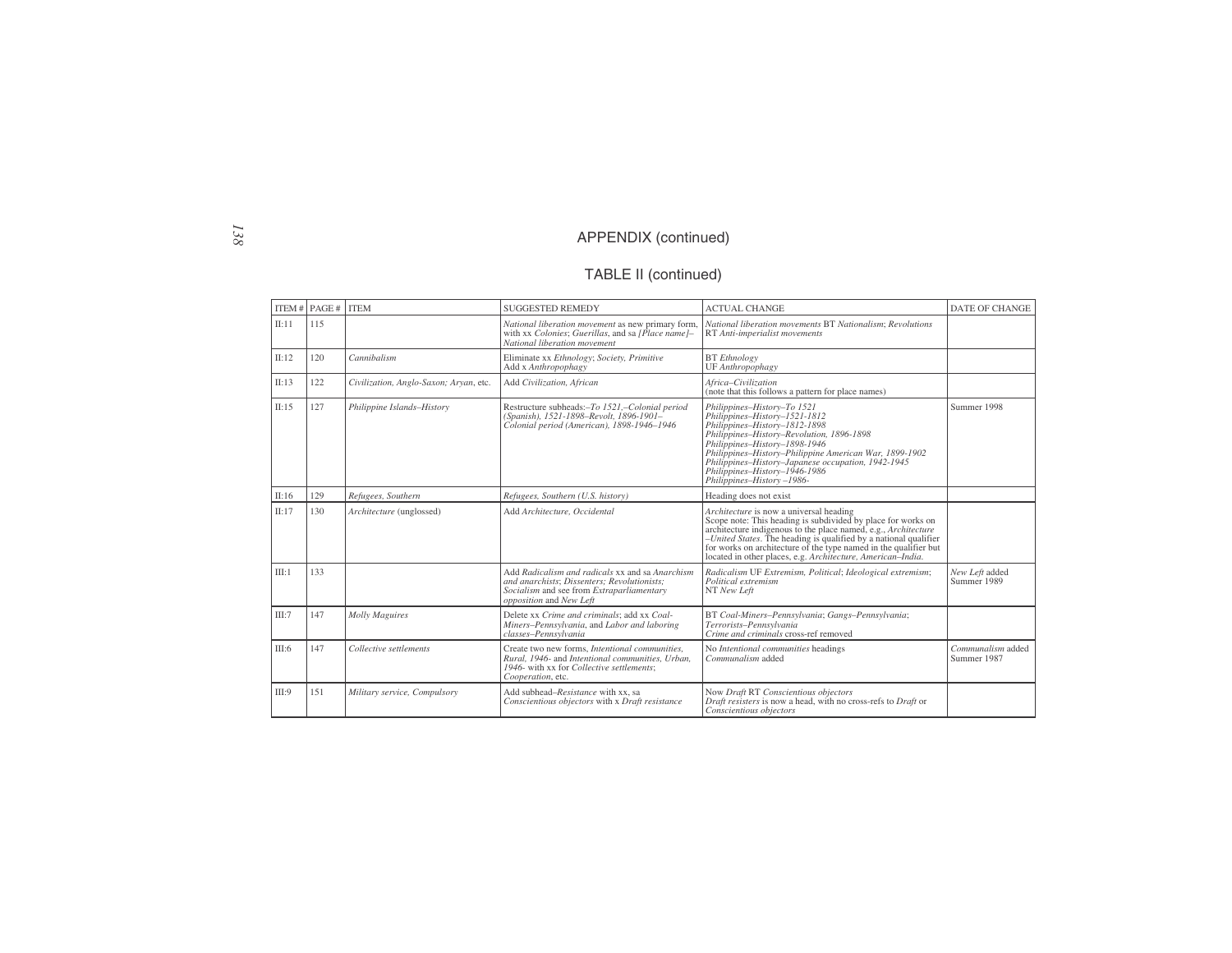| III:13 | 155 |                                                | Add Libraries and the poor x Libraries and ghettos;<br>x Libraries and slums<br>x Libraries and the disadvantaged<br>x Libraries and the inner city                                                                                                           | Libraries and the poor BT Poor<br>Libraries and the homeless added                                                                      | Spring 2001<br>Libraries and the<br>homeless added<br>Summer 1988 |
|--------|-----|------------------------------------------------|---------------------------------------------------------------------------------------------------------------------------------------------------------------------------------------------------------------------------------------------------------------|-----------------------------------------------------------------------------------------------------------------------------------------|-------------------------------------------------------------------|
| III:17 | 162 | Anti-Communist movements                       | Establish a See form: Anti-Capitalist movements;<br>See Anarchism and anarchists<br>See Communism<br>See Radicalism And Radicals<br>See Socialism                                                                                                             | Anti-Capitalist movement USE Anti-globalization movement;<br>no suggested cross-refs                                                    |                                                                   |
| III:18 | 163 | Poor                                           | Create Rent strikes<br>xx Poor<br>sa, xx Tenants unions                                                                                                                                                                                                       | Rent strikes BT Housing; Landlord and tenant; Strikes and<br>lockouts                                                                   |                                                                   |
| III:20 | 167 | Public relations-Police                        | Add Police and community x Police-community<br>relations                                                                                                                                                                                                      | Original head now Police-community relations; no Police and<br>community heading                                                        |                                                                   |
| III:21 | 169 | Social problems                                | Cancel sa Race discrimination; Race problems; add<br>sa Police and community; Poverty; Race Relations;<br>Racism                                                                                                                                              | NT Race relations<br>Race discrimination and Race problems cross-refs cancelled<br>Other suggested cross-refs not added                 |                                                                   |
| IV:3   | 178 | Woman-Rights of women                          | Add subhead -Liberation or introduce Women's<br>Liberation Movement xx, sa Women-Rights of<br>women: Radicalism and radicals                                                                                                                                  | Women's rights<br>Women's liberation USE Feminism                                                                                       |                                                                   |
| IV:4   | 181 | Delinquent women                               | Excise head; add Male criminals; Female criminals                                                                                                                                                                                                             | Female offenders<br>no Male offenders or Male criminals                                                                                 |                                                                   |
| IV:8   | 186 | Childbirth-Psychology                          | Add Childbirth-Training (use this for all material<br>on childbirth preparation)                                                                                                                                                                              | Childbirth-Psychology eliminated<br>no Childbirth-Training added; however, Childbirth teachers<br>and Natural childbirth-Coaching added |                                                                   |
| IV:10  | 190 | Divorce xx Woman-Social and<br>moral questions | Cancel -Social and moral questions as a subhead<br>under Woman; add -Social conditions as subhead<br>under Woman                                                                                                                                              | No Women cross-refs at all                                                                                                              |                                                                   |
| IV:10  | 190 | Divorce xx Woman-Social and<br>moral questions | Add Social conditions as a subhead under Men                                                                                                                                                                                                                  | No Men cross-refs at all                                                                                                                |                                                                   |
| IV:11  | 190 | Literature, Immoral                            | Cancel the head: use instead Erotic literature:<br>Erotic poetry; Sex in the Bible; Love in literature;<br>Sex in literature; Obscenity (Law); Literature and<br>morals; Sexual perversion in literature; Vulgarity in<br>literature: Seduction in literature | Pornography                                                                                                                             |                                                                   |
| IV:15  | 199 | Man                                            | Add sa Woman; Women; x Male                                                                                                                                                                                                                                   | No Man headings exists<br>Men BT Human beings; Males<br>RT Masculinity                                                                  | Winter 1997                                                       |
| IV:14  | 199 | Wife beating xx Criminal law                   | Add xx Husband and wife; Offences against the<br>person; Wives; and Women-Social conditions                                                                                                                                                                   | Wife abuse BT Conjugal violence; Women-Crimes against<br>RT Abused wives: Uxoricide                                                     | Abused women added<br>Summer 1986                                 |
| IV:16  | 200 | Woman-Anatomy and physiology                   | Create two subheads under Anatomy, Human; -<br>Male and -Female with x Man-Anatomy;<br>Woman-Anatomy                                                                                                                                                          | Now Human anatomy; no suggested cross-refs                                                                                              | Spring 1990                                                       |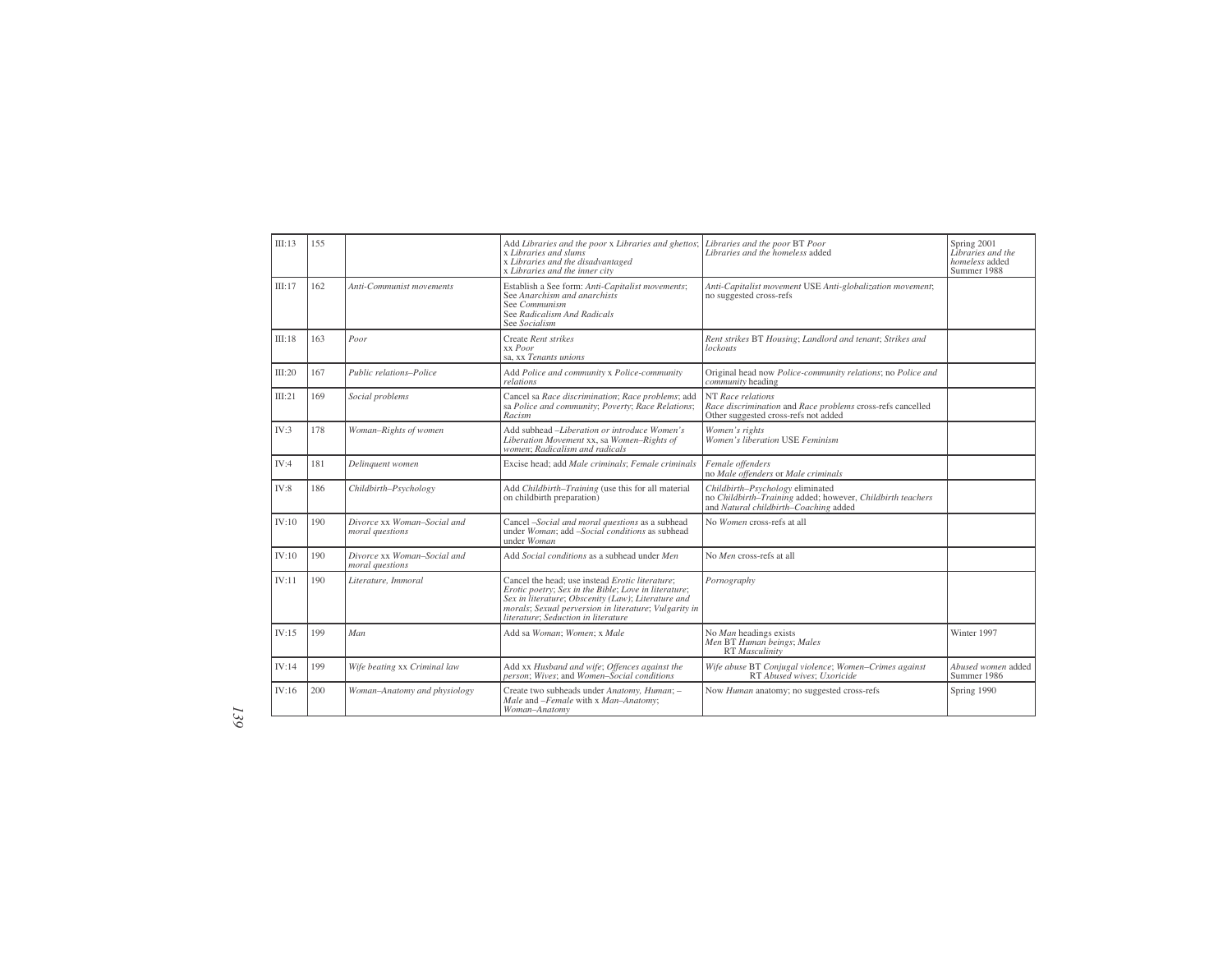#### TABLE II (continued)

|       | ITEM $\#$   PAGE $\#$   ITEM |                                                                                                                               | <b>SUGGESTED REMEDY</b>                                                                                                                                                            | <b>ACTUAL CHANGE</b>                                                                                                                                                                                                                                                                                                                                                                                                                                                                                                                                                                                                                                            | <b>DATE OF CHANGE</b>                         |
|-------|------------------------------|-------------------------------------------------------------------------------------------------------------------------------|------------------------------------------------------------------------------------------------------------------------------------------------------------------------------------|-----------------------------------------------------------------------------------------------------------------------------------------------------------------------------------------------------------------------------------------------------------------------------------------------------------------------------------------------------------------------------------------------------------------------------------------------------------------------------------------------------------------------------------------------------------------------------------------------------------------------------------------------------------------|-----------------------------------------------|
| IV:20 | 204                          | Women in agriculture<br>[Missionary work, Civil service, etc.]                                                                | Create adjectival forms like Agriculturalists,<br>Women; Civil Servants, Women; Missionaries;<br>Women or introduce -Women as a subhead:<br>Agriculture-Women; Civil Service-Women | Some have changed, some have not                                                                                                                                                                                                                                                                                                                                                                                                                                                                                                                                                                                                                                | Spring 1987 for<br>Inventors; Jurors; Orators |
| V:1   | 206                          | Children-Management                                                                                                           | Add subhead -Guidance and development, with<br>crossrefs to and from Children-Care and hygiene;<br>Education of children                                                           | USE Child rearing BT Child care; Child<br>development; Child psychology                                                                                                                                                                                                                                                                                                                                                                                                                                                                                                                                                                                         | Spring 1987                                   |
| V:4   | 213                          | Children as [Authors, Artists, etc.]                                                                                          | Artists, Child; Authors, Child; etc.                                                                                                                                               | Some have changed, some have not                                                                                                                                                                                                                                                                                                                                                                                                                                                                                                                                                                                                                                | Winter 1996                                   |
| V:6   | 220                          | Insane; Insane, Criminal and<br>dangerous; and all inverted heads<br>beginning with <i>Insanity</i> , e.g.<br>Insanity, Moral | Eliminate as heads, use see Criminal liability;<br>Forensic psychiatry; Liability (Law); Mental health<br>laws                                                                     | Insane: Scope note: This heading is used only with<br>legal subdivisions. Other material is entered under<br>Mentally Ill. Dangerously mentally ill<br>Insanity: Scope note: Here are entered works on the<br>legal aspects of mental disorders. Popular works<br>and works on social aspects of mental disorders<br>are entered under <i>Mental illness</i> . Systematic<br>descriptions of mental disorders are entered under<br>Psychology, Pathological. Works on clinical<br>aspects of mental disorders, including therapy, are<br>entered under Psychiatry.Insanity, Moral; Insanity,<br>Periodic and transitory; Insanity, Religious all still<br>exist | Fall 2000                                     |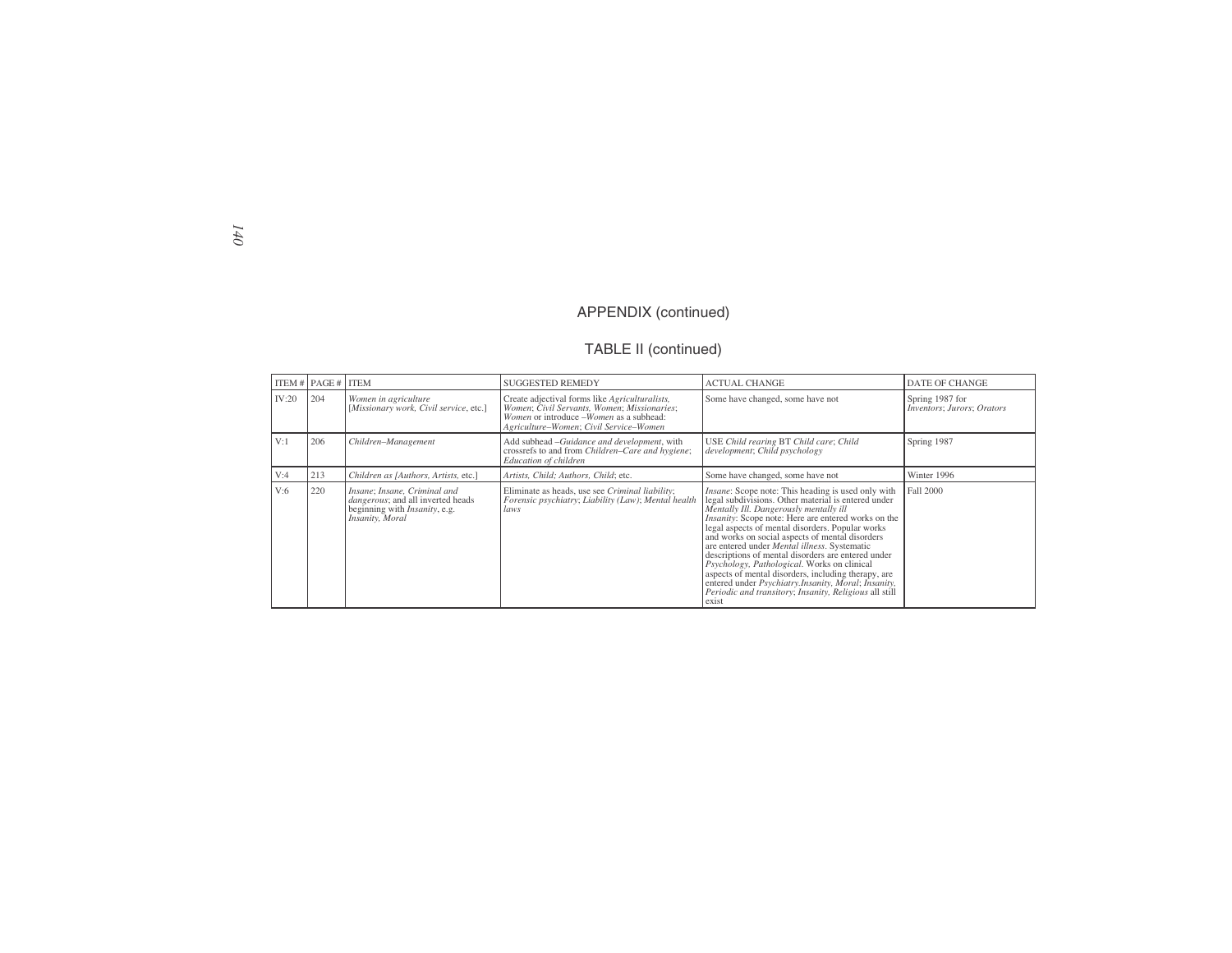#### TABLE III. LSCH Headings Which Berman Found Objectionable that Remain Unchanged

|      | ITEM # $PAGE #$ | <b>ITEM</b>                                                                        | <b>SUGGESTED REMEDY</b>                                                                                                                                                                                                                                     | <b>ACTUAL CHANGE</b>                                                                                                                                     | <b>DATE OF CHANGE</b> |
|------|-----------------|------------------------------------------------------------------------------------|-------------------------------------------------------------------------------------------------------------------------------------------------------------------------------------------------------------------------------------------------------------|----------------------------------------------------------------------------------------------------------------------------------------------------------|-----------------------|
| I:4  | 30              |                                                                                    | xx Japanese-Americans from Issei; Nisei; Sansei                                                                                                                                                                                                             | No headings for Issei; Nisei; Sansei                                                                                                                     |                       |
| I:4  | 30              | Cuban Americans, etc.                                                              | sa Latinos; Hispano-Americans; Latin-Americans;<br>Spanish Americans from individual countries<br>(Cuban-Americans)                                                                                                                                         | No such cross-refs; Latinos only refs to Hispanic Americans                                                                                              |                       |
| I:9  | 43              | Paganism; Paganism in literature;<br>Civilization, Pagan                           | Cancel; use existing Christianity and other<br>religions; Religions; Religion in literature                                                                                                                                                                 | No changes                                                                                                                                               |                       |
| I:10 | 46              | Negroes; Negro art; etc.                                                           | Delete Colored See references                                                                                                                                                                                                                               | Colored people (United States) USE African Americans                                                                                                     |                       |
| I:11 | 53              | Church history                                                                     | Christianity-History                                                                                                                                                                                                                                        | No change                                                                                                                                                |                       |
| I:11 | 53              | Church as a header or modifier                                                     | Christian church                                                                                                                                                                                                                                            | No change                                                                                                                                                |                       |
| I:14 | 56              | Angels                                                                             | Angels (Christian)                                                                                                                                                                                                                                          | No change                                                                                                                                                |                       |
| I:15 | 56              | God                                                                                | God (Christianity)                                                                                                                                                                                                                                          | No change                                                                                                                                                |                       |
| I:17 | 60              | <b>Bandeiras</b>                                                                   | Afro-Brazilians, with sa and xx for Bandeiras                                                                                                                                                                                                               | No such cross-refs                                                                                                                                       |                       |
| I:21 | 63              | Children's sermons                                                                 | Children's sermons. Christian                                                                                                                                                                                                                               | No change                                                                                                                                                |                       |
| I:23 | 65              | Commandments of the church                                                         | Commandments of the church (Roman Catholic)                                                                                                                                                                                                                 | No change                                                                                                                                                |                       |
| I:24 | 65              | Confirmation                                                                       | Confirmation (Christian rite)                                                                                                                                                                                                                               | No change                                                                                                                                                |                       |
| I:25 | 66              | Devotional literature                                                              | Devotional literature, Christian                                                                                                                                                                                                                            | No change                                                                                                                                                |                       |
| I:26 | 66              | Eschatology                                                                        | ESCHATOLOGY, CHRISTIAN                                                                                                                                                                                                                                      | No change                                                                                                                                                |                       |
| I:27 | 67              | Lynching                                                                           | Add Afro-Americans-Persecutions (with cross<br>references to Lynching)                                                                                                                                                                                      | African Americans-Crimes against has no cross-ref to<br>Lynching<br>$No$ -Persecutions subhead is present                                                |                       |
| I:28 | 69              | Slavery in the U.S.-Insurrections                                                  | Eliminate Southampton Insurrection, etc.                                                                                                                                                                                                                    | Heading still present                                                                                                                                    |                       |
| I:28 | 69              | Slavery in the U.S.-Insurrections                                                  | Add primary heads for individual revolts with<br>cross-references from place: specifically<br>Gabriel Prosser's Slave Revolt, Richmond, Va.,<br>1800<br>Denmark Vesey's Slave Revolt, Charleston, S.C.,<br>Nat Turner's Slave Revolt, Southampton, Va. 1831 | No such heads added; still Southampton Insurrection, 1831;<br>Charleston (S.C.)-History-Slave insurrection, 1822; nothing at<br>all for Prosser's revolt |                       |
| I:28 | 69              | Slavery in the U.S.-Insurrections                                                  | Substitute -Revolts                                                                                                                                                                                                                                         | Slave insurrections-United States BT Revolutions                                                                                                         |                       |
| I:31 | 79              | Converts: Converts from<br>Buddhism, etc.; Proselytes and<br>Proselytizing, Jewish | Replace inverted heads like Converts, Mormon with<br>Converts to Mormonism                                                                                                                                                                                  | Mormon converts                                                                                                                                          | Summer 1993           |
| I:31 | 79              | Converts; Converts from<br>Buddhism, etc.; Proselytes and<br>Proselytizing, Jewish | Excise Proselytes and proselytizing, Jewish                                                                                                                                                                                                                 | Proselytizing-Judaism<br>Conversion-Judaism                                                                                                              | <b>Fall 1999</b>      |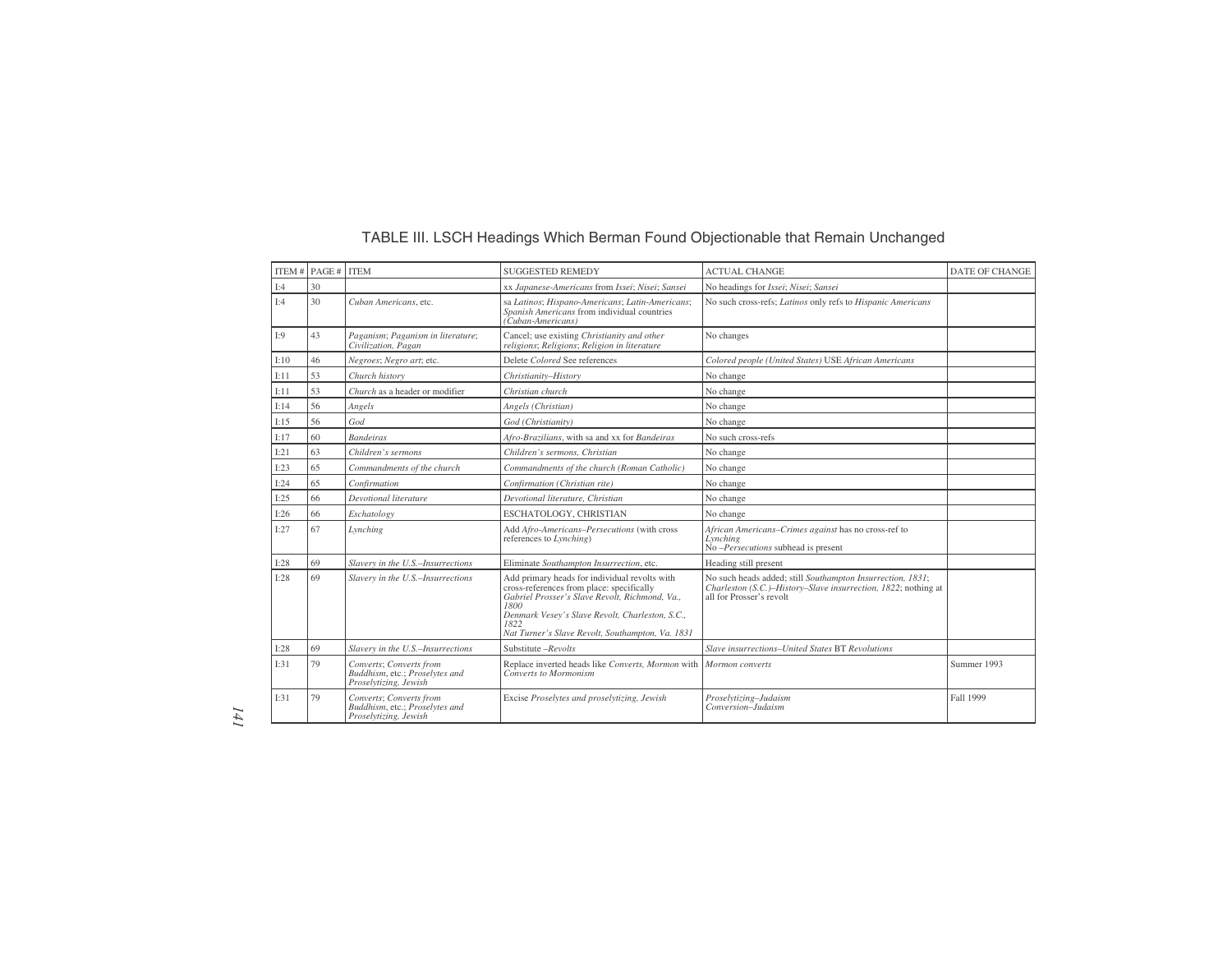# TABLE III (continued)

|       | ITEM $#$ PAGE $#$ ITEM |                                                                                    | <b>SUGGESTED REMEDY</b>                                                                                                                       | <b>ACTUAL CHANGE</b>                                                                                                              | <b>DATE OF CHANGE</b> |
|-------|------------------------|------------------------------------------------------------------------------------|-----------------------------------------------------------------------------------------------------------------------------------------------|-----------------------------------------------------------------------------------------------------------------------------------|-----------------------|
| I:31  | 79                     | Missions to                                                                        | Add the missionizing religion: Christian missions<br>$to \ldots$                                                                              | No such identifiers. Now constructed as Asians-Missions<br>( <i>Missions to</i> for Christian missions to other religious groups) |                       |
| I:32  | 81                     | Heavenly recognition                                                               | Heavenly recognition (Christian eschatology)                                                                                                  | No change                                                                                                                         |                       |
| I:32  | 81                     | <b>Immaculate Conception</b>                                                       | Immaculate Conception (Christian doctrine)                                                                                                    | No change                                                                                                                         |                       |
| I:32  | 81                     | Imposition of hands                                                                | Imposition of hands (Christian sacrament)                                                                                                     | No change                                                                                                                         |                       |
| I:32  | 81                     | Judgment Day                                                                       | Judgment Day (Christian theology)                                                                                                             | No change                                                                                                                         |                       |
| I:32  | 81                     | Lord's Supper                                                                      | Lord's Supper (Christian sacrament)                                                                                                           | No change                                                                                                                         |                       |
| I:32  | 81                     | <b>Mystical Union</b>                                                              | Mystical Union (Christian doctrine)                                                                                                           | No change                                                                                                                         |                       |
| I:32  | 81                     | Power of the keys                                                                  | Power of the keys (Christian doctrine)                                                                                                        | No change                                                                                                                         |                       |
| I:32  | 81                     | Virgin Birth                                                                       | Virgin Birth (Christian doctrine)                                                                                                             | No change                                                                                                                         |                       |
| I:33  | 82                     | <b>Hymns</b>                                                                       | Hymns, Christian                                                                                                                              | No change                                                                                                                         |                       |
| I:33  | 82                     | Preaching                                                                          | Preaching, Christian                                                                                                                          | No change                                                                                                                         |                       |
| I:33  | 82                     | Revelation                                                                         | Revelation, Christian                                                                                                                         | No change                                                                                                                         |                       |
| I:35  | 83                     | Providence and government of God                                                   | Providence and government of God (Christianity)                                                                                               | No change                                                                                                                         |                       |
| I:37  | 84                     | Auschwitz Trial, Frankfurt Am<br>Main, 1963-1965                                   | Add xx and sa for Auschwitz (Concentration camp),<br>xx for Genocide; Holocaust, Jewish (1939-1945);<br>Jews-Persecutions: National Socialism | No such cross-refs                                                                                                                |                       |
| II:1  | 90                     | <b>Native Races</b>                                                                | Denote material on "the relations between the<br>governing authorities and the aboriginal<br>inhabitants" under Colonized peoples             | No Colonized peoples head                                                                                                         |                       |
| II:1  | 90                     | Race                                                                               | Race (Biology); eliminate all socially based<br>headings                                                                                      | No such gloss-many "social" race-associated headings remain<br>(e.g., Race-Religious aspects)                                     |                       |
| II:3  | 96                     | United States-Insular possessions;<br>United States-Territories and<br>possessions | <b>United States-Colonies</b>                                                                                                                 | No change                                                                                                                         |                       |
| II:5  | 102                    | Africa, South-History-Great Trek,<br>1836-1840                                     | Africa, South-History-Boer migration, 1836-1840                                                                                               | No change                                                                                                                         |                       |
| II:9  | 111                    | Detribalization                                                                    | Culture change                                                                                                                                | No change                                                                                                                         |                       |
| II:11 | 115                    |                                                                                    | Add -History-Colonial period (dates) or<br>$-History-Occupation$                                                                              | No Colonial period or Occupation                                                                                                  |                       |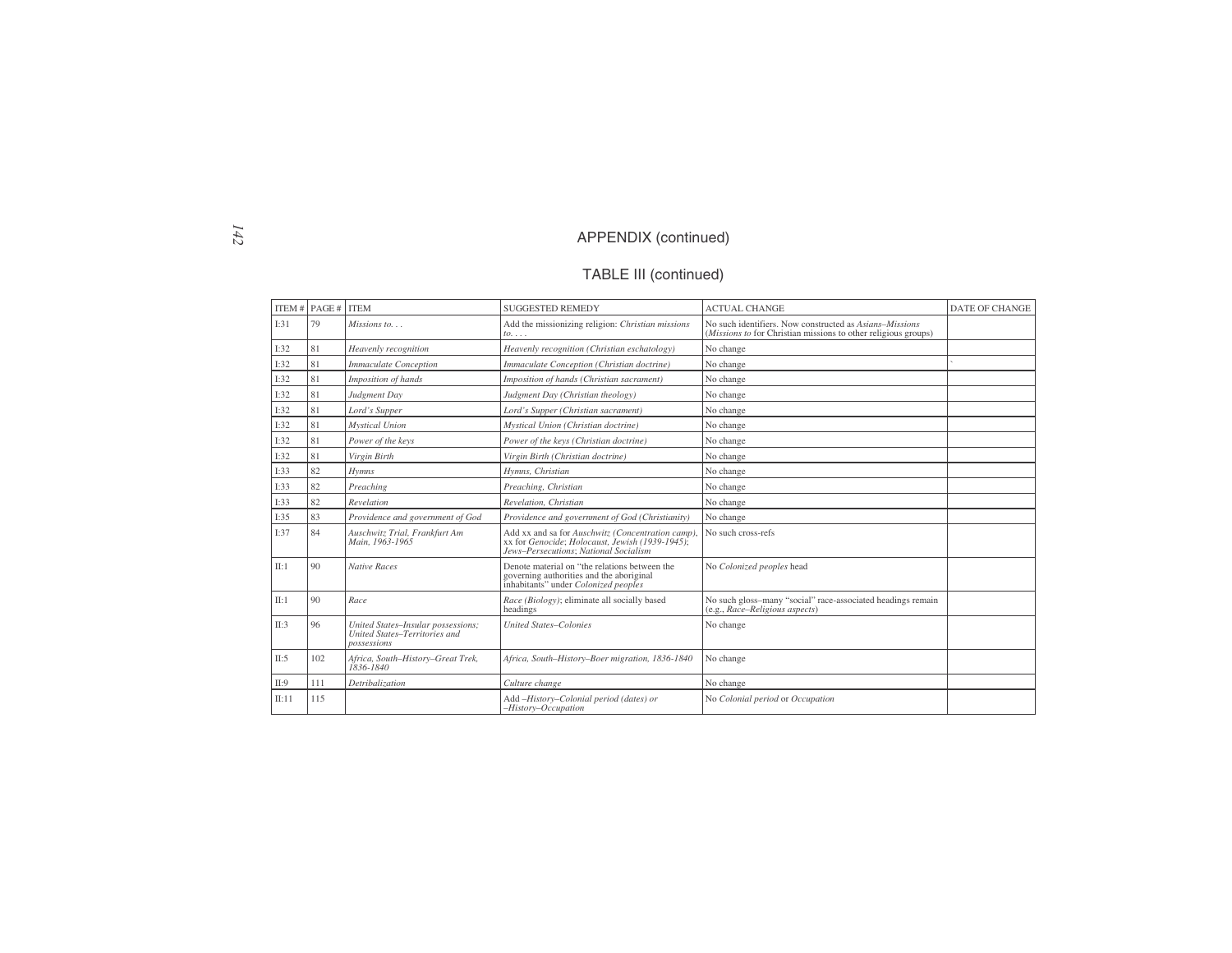| II:14  | 126 | Ethnology                                                                  | Eliminate sa Native races, Race problems, x Races<br>of man, XX Native races                                                                                             | UF Races of man<br>NT Indigenous peoples; Race relations |  |
|--------|-----|----------------------------------------------------------------------------|--------------------------------------------------------------------------------------------------------------------------------------------------------------------------|----------------------------------------------------------|--|
| II:14  | 126 | Ethnopsychology                                                            | Remove sa Art and race: Music and race: Race<br><i>awareness</i>                                                                                                         | No change                                                |  |
| II:16  | 130 | <b>Great Awakening</b>                                                     | Great Awakening (U.S. religious history)                                                                                                                                 | No change                                                |  |
| II:16  | 130 | Northwest, Old                                                             | Northwest, Old (U.S.)                                                                                                                                                    | No change                                                |  |
| II:16  | 130 | Reconstruction                                                             | Reconstruction (U.S. history)                                                                                                                                            | No change                                                |  |
| II:16  | 130 | <b>State Rights</b>                                                        | State Rights (U.S. constitutional history)                                                                                                                               | No change                                                |  |
| II:17  | 131 | Art (unglossed)                                                            | Art. Occidental                                                                                                                                                          | No change                                                |  |
| II:18  | 131 | Biafran Conflict, 1967-1970<br>See Nigeria-History-Civil War,<br>1967-1970 | Biafra (1967-1970) sa and xx Nigeria-History-Civil<br>War. 1967-1970                                                                                                     | Biafra USE Nigeria, Eastern                              |  |
| III:8  | 150 | Communist strategy                                                         | Either institute Capitalist strategy or dispense with<br>head, employing in its place Communism, World<br>politics-1945-; Russia-Foreign relations, etc.                 | Old head still present; no Capitalist strategy head      |  |
| III:13 | 155 |                                                                            | Add Libraries and the community                                                                                                                                          | No such heading                                          |  |
| III:13 | 155 |                                                                            | Add Libraries and social change x Social change<br>and libraries                                                                                                         | No such heading                                          |  |
| III:13 | 155 |                                                                            | Add Libraries and peace x Peace and libraries                                                                                                                            | No such heading                                          |  |
| III:14 | 158 | Atomic bomb                                                                | Add sa Hiroshima; sa Nagasaki                                                                                                                                            | No such cross-refs                                       |  |
| III:14 | 158 | Atomic warfare                                                             | Add sa Hiroshima; sa Nagasaki                                                                                                                                            | Now Nuclear warfare; no such cross-refs                  |  |
| III:14 | 158 |                                                                            | Add Massacres, Aerial                                                                                                                                                    | No such heading                                          |  |
| III:15 | 159 | Fascism                                                                    | Add subheads for Great Britain; Finland; United<br>States; Spain; France; Portugal; South Africa                                                                         | None of the suggested subheads added                     |  |
| III:18 | 163 | Poor                                                                       | Create Tenants unions xx Poor sa, xx Rent strikes                                                                                                                        | No such heading                                          |  |
| III:18 | 163 | Poor                                                                       | Add xx Capitalism; Feudalism; Laissez faire, sa<br>Migrant labor                                                                                                         | No suggested cross-refs added                            |  |
| III:19 | 164 | Napalm                                                                     | Add xx Chemical warfare; Offenses against the<br>person; Vietnamese Conflict, 1961-Atrocities;<br>Vietnamese Conflict, 1961–Chemistry; World<br>War. 1939-1945-Chemistry | No suggested cross-refs added                            |  |
| III:20 | 167 | Public relations-Police                                                    | Remove x Police-community relations                                                                                                                                      | No change                                                |  |
| III:20 | 167 | Public relations-Police                                                    | Add Police and Afro-Americans                                                                                                                                            | No such heading                                          |  |
| III:20 | 167 | Public relations-Police                                                    | Add Police and youth                                                                                                                                                     | No such heading                                          |  |
| III:22 | 170 | Preventive detention                                                       | Add xx Civil rights; Constitutional law; Due<br>process of law                                                                                                           | No suggested cross-refs added                            |  |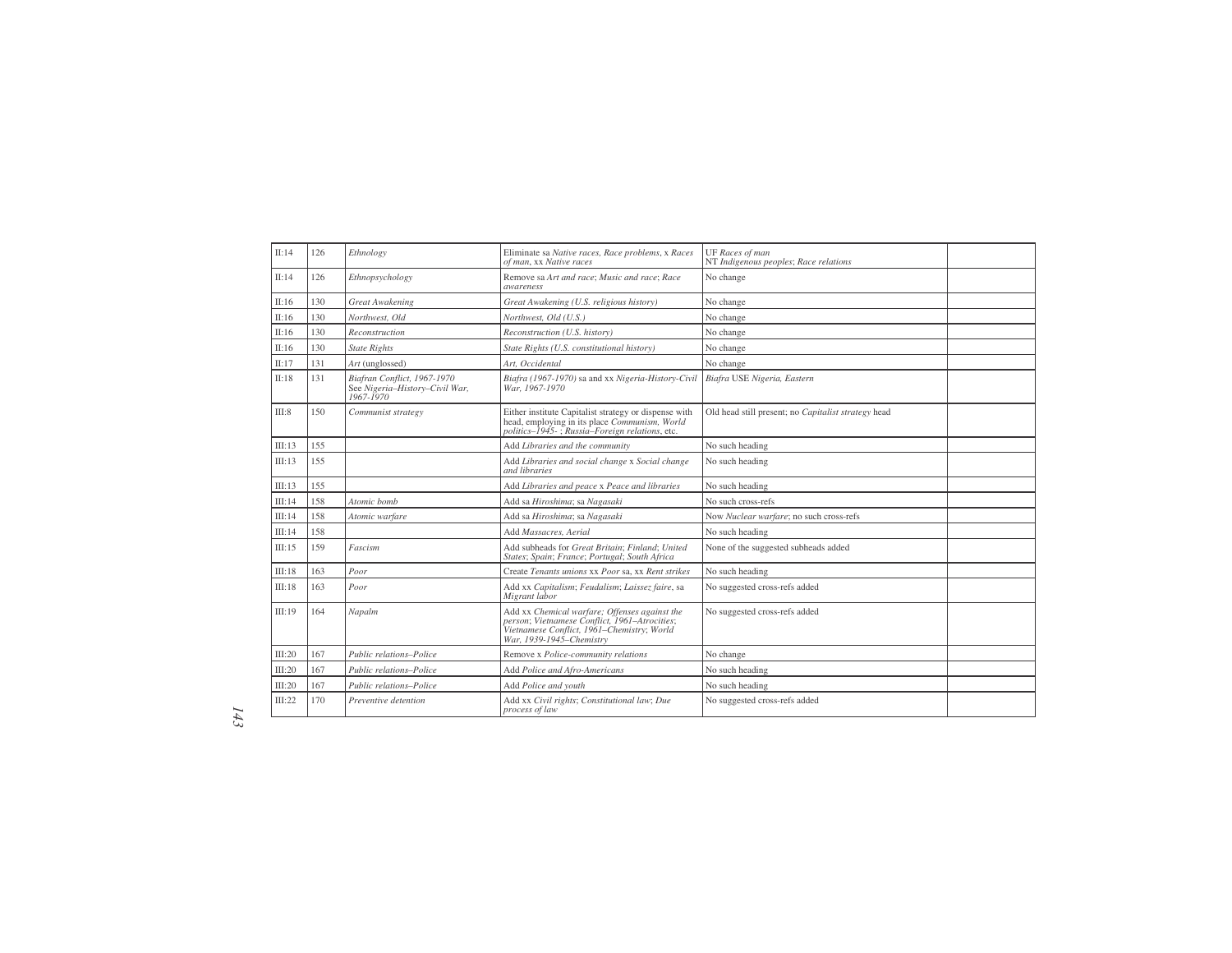#### TABLE III (continued)

|        | ITEM # $PAGE #$ ITEM |                                                 | <b>SUGGESTED REMEDY</b>                                                                                                                                                                                                                                                                                  | <b>ACTUAL CHANGE</b>                                                                                                                                                 | <b>DATE OF CHANGE</b> |
|--------|----------------------|-------------------------------------------------|----------------------------------------------------------------------------------------------------------------------------------------------------------------------------------------------------------------------------------------------------------------------------------------------------------|----------------------------------------------------------------------------------------------------------------------------------------------------------------------|-----------------------|
| III:23 | 172                  | Wiretapping                                     | Add xx Civil rights; Constitutional law; Due<br>process of law; Political crimes and offenses;<br>Privacy, Right of                                                                                                                                                                                      | No suggested cross-refs added                                                                                                                                        |                       |
| IV:4   | 181                  | Delinquent women                                | Abandon see Women as criminals; Woman-Crime;<br>replace with Women criminals; Women-Crime                                                                                                                                                                                                                | Female offenders UF Delinquent women; Women-Crime;<br>Women criminals; Women offenders                                                                               |                       |
| IV:6   | 184                  | Monastic and religious life of women            | Eliminate heading or add Monastic and religious<br>life of men                                                                                                                                                                                                                                           | No changes                                                                                                                                                           |                       |
| IV:7   | 185                  | Fall of Man                                     | Fall of Man (Judaeo-Christian mythology)                                                                                                                                                                                                                                                                 | No change                                                                                                                                                            |                       |
| IV:9   | 187                  | Free love                                       | Abolish xx, sa Concubinage; add x Sexual freedom,<br>or replace Free love with Sexual freedom x Free<br>love                                                                                                                                                                                             | No changes                                                                                                                                                           |                       |
| IV:13  | 198                  | Fraternity songs x Sorority songs               | Establish Sorority songs or Fraternity and sorority<br>songs                                                                                                                                                                                                                                             | No change                                                                                                                                                            |                       |
| IV:16  | 200                  | Woman-Anatomy and physiology                    | Institute under Body, Human two new subdivisions:<br>-Male sa Anatomy, Human-Male; Physiology-<br>Male x Human body-Male; xx Anatomy, Human-<br>Male; Physiology-Male<br>And -Female sa Anatomy, Human-Female;<br>Physiology-Female; x Human body-Female; xx<br>Anatomy, human-Female; Physiology-Female | No suggested subdivisions under Body, Human<br>No Human anatomy subdivisions by sex<br>No Physiology subdivisions by sex, but Men-Physiology and<br>Women-Physiology |                       |
| IV:18  | 202                  | Woman-Charities                                 | Eliminate - Charities as a subdivision                                                                                                                                                                                                                                                                   | Women-Charities (no change in subheadings)                                                                                                                           |                       |
| IV:19  | 203                  | Women in the Talmud                             | Add Men in the Talmud                                                                                                                                                                                                                                                                                    | Now Women in rabbinical literature; no entry for men                                                                                                                 |                       |
| IV:19  | 203                  | Women in Mohammedanism                          | Woman (Mohammedanism)                                                                                                                                                                                                                                                                                    | Women in Islam (no change, really)                                                                                                                                   |                       |
| V:2    | 208                  | Discipline of children                          | Children-Guidance and development                                                                                                                                                                                                                                                                        | No change                                                                                                                                                            |                       |
| V:5    | 215                  | Underground press See<br>Underground literature | Divide Underground literature into (Occupied coun-<br>tries) and (Totalitarian states) with See to each other<br>and Underground press, 1964-                                                                                                                                                            | No such division, no cross-ref to Underground press                                                                                                                  |                       |
| V:5    | 215                  | Underground press See<br>Underground literature | Create Underground press, U.S. military, 1966-; see<br>U.S.-Armed Forces-Underground press, 1966-; GI<br>newspapers, Unofficial, 1966-; GI antiwar newspa-<br>pers, 1966-; Antiwar newspapers, GI, 1966-; xx<br>Censorship                                                                               | No such heading                                                                                                                                                      |                       |
| V:5    | 215                  | Underground press See<br>Underground literature | Add Underground press (Secondary schools) for<br>certain collections                                                                                                                                                                                                                                     | No such subheading                                                                                                                                                   |                       |